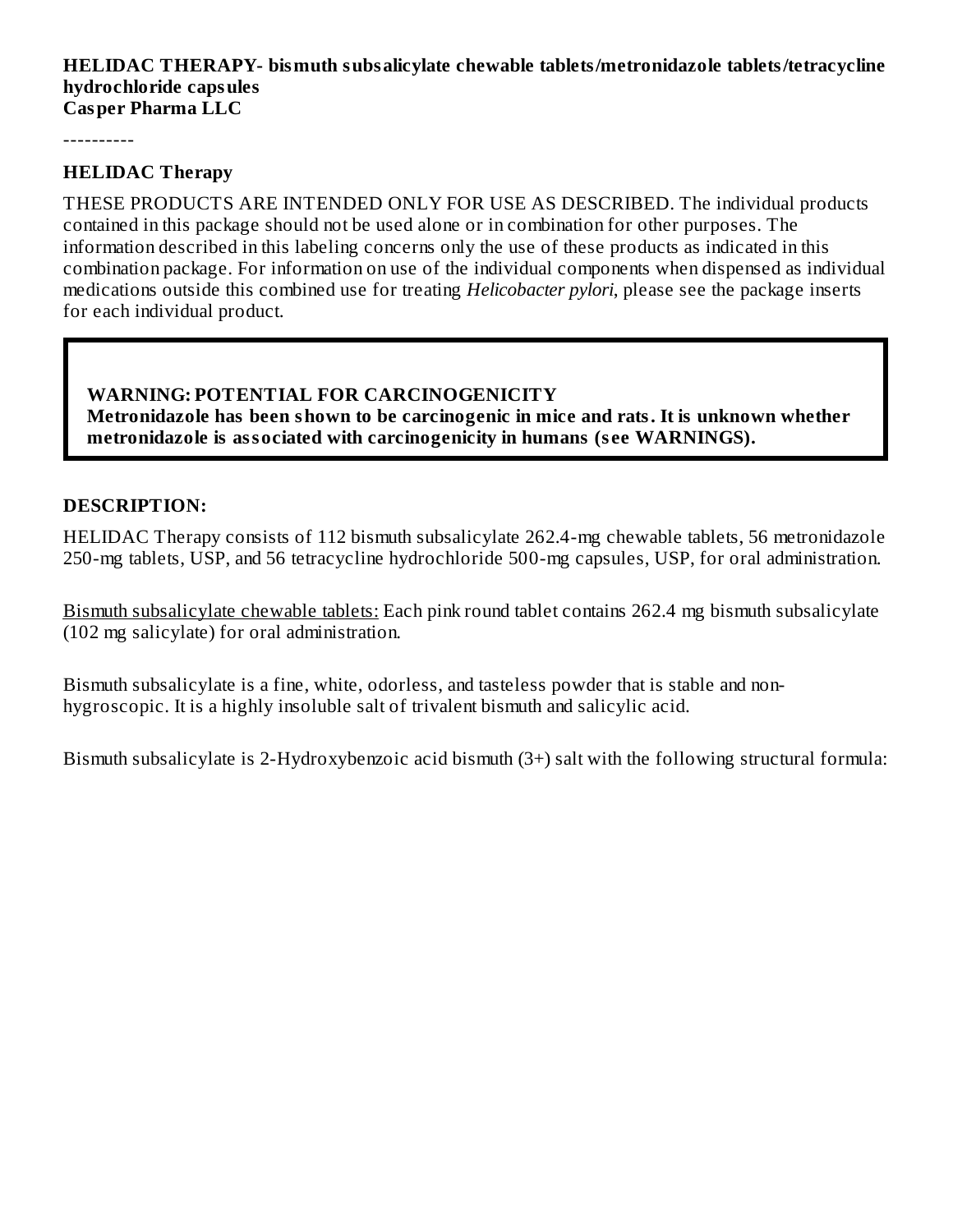

Molecular weight: 362.11

**Inactive Ingredients:** Each bismuth subsalicylate chewable tablet contains calcium carbonate, D&C Red No. 27 aluminum lake, magnesium stearate, mannitol, povidone, saccharin sodium, talc, and wintergreen flavor.

Metronidazole tablets, USP: Each round, white tablet contains 250 mg metronidazole. Metronidazole is 2-Methyl-5-nitroimidazole-1-ethanol, with the following structural formula:



Molecular weight: 171.16

**Inactive Ingredients:** Each metronidazole tablet contains colloidal silicon dioxide, hydroxypropyl cellulose, lactose (anhydrous), sodium starch glycolate, stearic acid, and microcrystalline cellulose.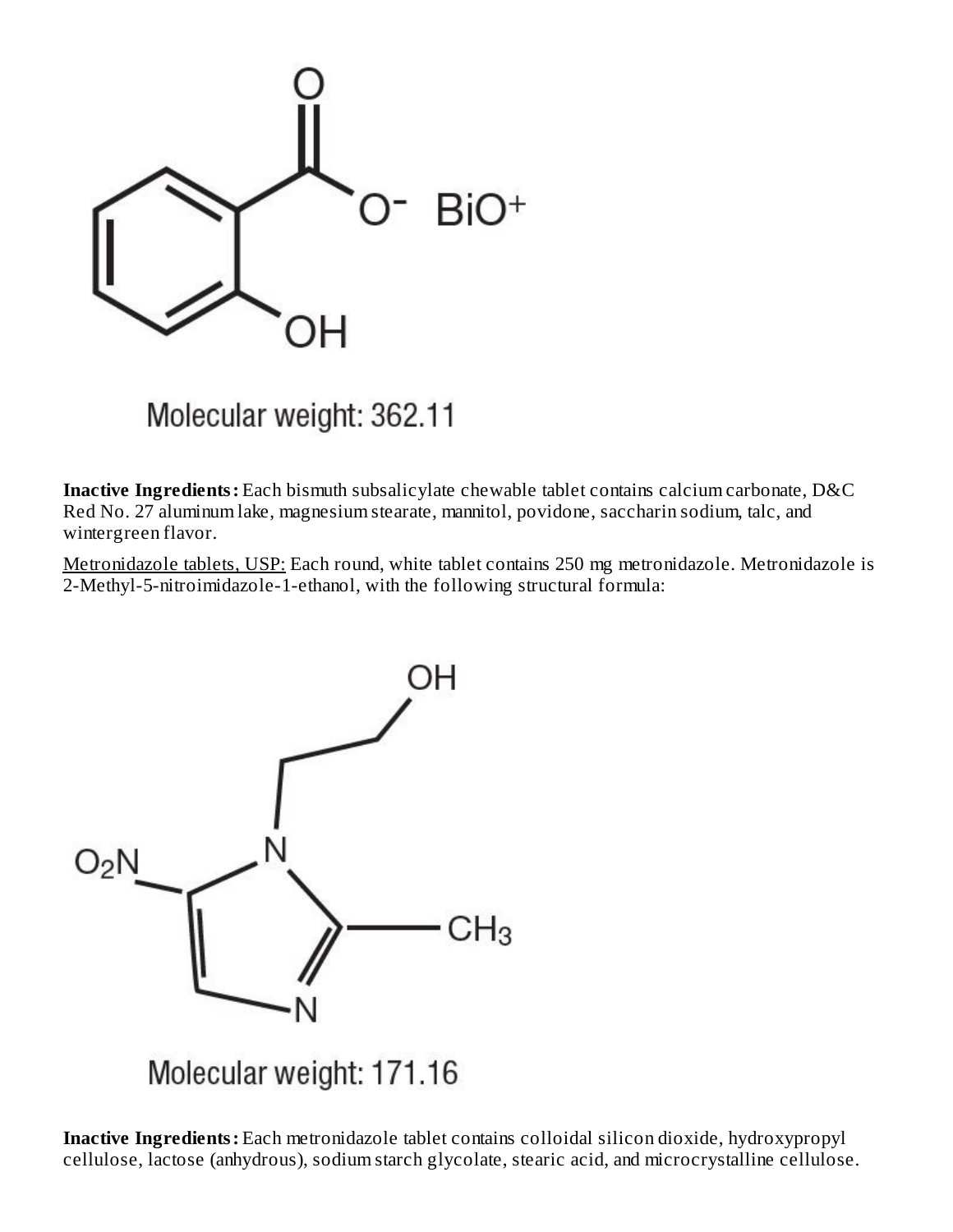Tetracycline hydrochloride capsules, USP: Each black and yellow capsule contains 500 mg tetracycline hydrochloride. Tetracycline is a yellow, odorless, crystalline powder. Tetracycline is stable in air but exposure to strong sunlight causes it to darken. Its potency is affected in solutions of pH below 2 and is rapidly destroyed by alkali hydroxide solutions. Tetracycline is very slightly soluble in water, freely soluble in dilute acid and in alkali hydroxide solutions, sparingly soluble in alcohol, and practically insoluble in chloroform and ether.

Tetracycline hydrochloride is (4S,4aS,5aS,6S,12aS)-4-(Dimethylamino)-1,4,4a,5,5a,6,11,12aoctahydro-3,6,10,12,12a-pentahydroxy-6-methyl-1,11-dioxo-2-naphthacenecarboxamide monohydrochloride, with the following structural formula:



**Inactive Ingredients:** Each tetracycline hydrochloride capsule contains lactose, magnesium stearate and sodium lauryl sulfate; D & C yellow no.10, FD & C blue No 1, FD & C red no. 40, gelatin and titanium dioxide. It may also contain benzyl alcohol, butylparaben, edetate calcium disodium, FD & C yellow no. 6, methylparaben, propylparaben, silicon dioxide and sodium propionate.

The imprinting ink for tetracycline hydrochloride capsule contains titanium dioxide. It may also contain dimethyl polysiloxane, distilled water, ethyl alcohol, ethylene glycol monoethyl ether, pharmaceutical glaze, pharmaceutical shellac, and soya lecithin.

## **CLINICAL PHARMACOLOGY:**

**Pharmacokinetics:** Pharmacokinetics for HELIDAC Therapy components (bismuth subsalicylate chewable tablets, metronidazole tablets, and tetracycline hydrochloride capsules) when coadministered has not been studied. There is no information about the gastric mucosal concentrations of bismuth, metronidazole, and tetracycline after administration of these agents concomitantly or in combination with an acid suppressive agent. The systemic pharmacokinetic information presented below is based on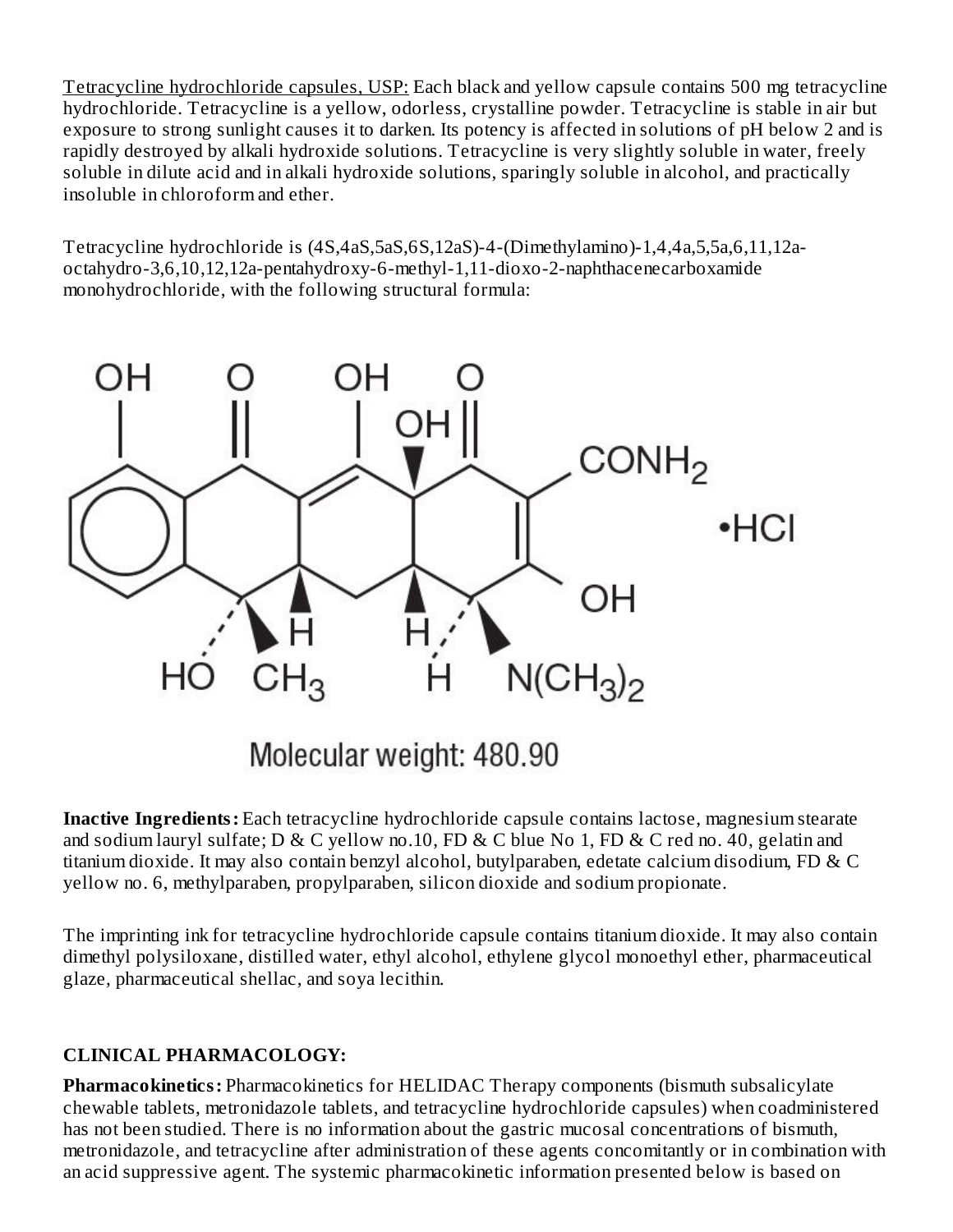studies in which each product was administered alone.

Bismuth Subsalicylate: Upon oral administration, bismuth subsalicylate is almost completely hydrolyzed in the gastrointestinal tract to bismuth and salicylic acid. Thus, the pharmacokinetics of bismuth subsalicylate following oral administration can be described by the individual pharmacokinetics of bismuth and salicylic acid.

Bismuth: Less than 1% of bismuth from oral doses of bismuth subsalicylate is absorbed from the gastrointestinal tract into the systemic circulation. Absorbed bismuth is distributed throughout the body. Bismuth is highly bound to plasma proteins (> 90%). Bismuth has multiple disposition half-lives with an intermediate half-life of 5 to 11 days and a terminal half-life of 21 to 72 days. Elimination of bismuth is primarily through urinary and biliary routes with a renal clearance of  $50 \pm 18$  mL/min. The mean trough blood bismuth concentration after 2 weeks oral administration of 787 mg bismuth subsalicylate (3 chewable tablets) four times daily under fasted condition was  $5.1 \pm 3.1$  ng/mL. In another study, the mean trough blood bismuth concentration after 2 weeks oral administration of 525 mg bismuth subsalicylate (as PEPTO-BISMOL<sup>®</sup> liquid suspension) four times daily was 5 ng/mL with the highest value being 32 ng/mL.

Salicylic Acid: More than 80% of the salicylic acid is absorbed from oral doses of bismuth subsalicylate chewable tablets. Salicylic acid is about 90% plasma protein bound. The volume of distribution is about 170 mL/kg of body weight. Salicylic acid is extensively metabolized and about 10% is excreted unchanged in the urine. The metabolic clearance of salicylic acid is saturable; accordingly, nonlinear pharmacokinetics is observed at bismuth subsalicylate doses above 525 mg. Salicylic acid metabolic clearance is lower in females than in males. The terminal half-life of salicylic acid upon a single oral dose of 525 mg bismuth subsalicylate is between 2 to 5 hours. After a single oral dose of 525 mg bismuth subsalicylate (2 chewable tablets), the mean peak plasma salicylic acid concentration was  $13.1 \pm 3.4$  mcg/mL under fasted condition. The mean steady-state serum total salicylate concentration after 2 weeks oral administration of 525 mg bismuth subsalicylate (as PEPTO-BISMOL liquid suspension) four times daily was 24 mcg/mL with the highest value being 70 mcg/mL.

Metronidazole: Following oral administration, metronidazole is well absorbed, with peak plasma concentrations occurring between 1 and 2 hours after administration. Plasma concentrations of metronidazole are proportional to the administered dose, with oral administration of 250 mg producing a peak plasma concentration of 6 mcg/mL. Studies reveal no significant bioavailability differences between males and females; however because of weight differences, the resulting plasma levels in males are generally lower.

Metronidazole is the major component appearing in the plasma, with lesser quantities of the 2 hydroxymethyl metabolite also being present. Less than 20% of the circulating metronidazole is bound to plasma proteins. Metronidazole also appears in cerebrospinal fluid, saliva, and human milk in concentrations similar to those found in plasma.

The average elimination half-life in normal volunteers is 8 hours. The major route of elimination of metronidazole and its metabolites is via the urine (60% to 80% of the dose), with fecal excretion accounting for 6% to 15% of the dose. The metabolites that appear in the urine result primarily from side-chain oxidation [1-(ß-hydroxyethyl)-2-hydroxymethyl-5-nitroimidazole and 2-methyl-5 nitroimidazole-1-yl-acetic acid] and glucuronide conjugation, with unchanged metronidazole accounting for approximately 20% of the total. Renal clearance of metronidazole is approximately 10 mL/min/1.73  $m<sup>2</sup>$ .

Decreased renal function does not alter the single-dose pharmacokinetics of metronidazole. In patients with decreased liver function, plasma clearance of metronidazole is decreased.

Tetracycline Hydrochloride: Tetracycline hydrochloride is absorbed (60%-90%) in the stomach and upper small intestine. The presence of food, milk or cations may significantly decrease the extent of absorption. In the plasma, tetracycline is bound to plasma proteins in varying degrees. It is concentrated by the liver in the bile and excreted in the urine and feces at high concentrations in biologically active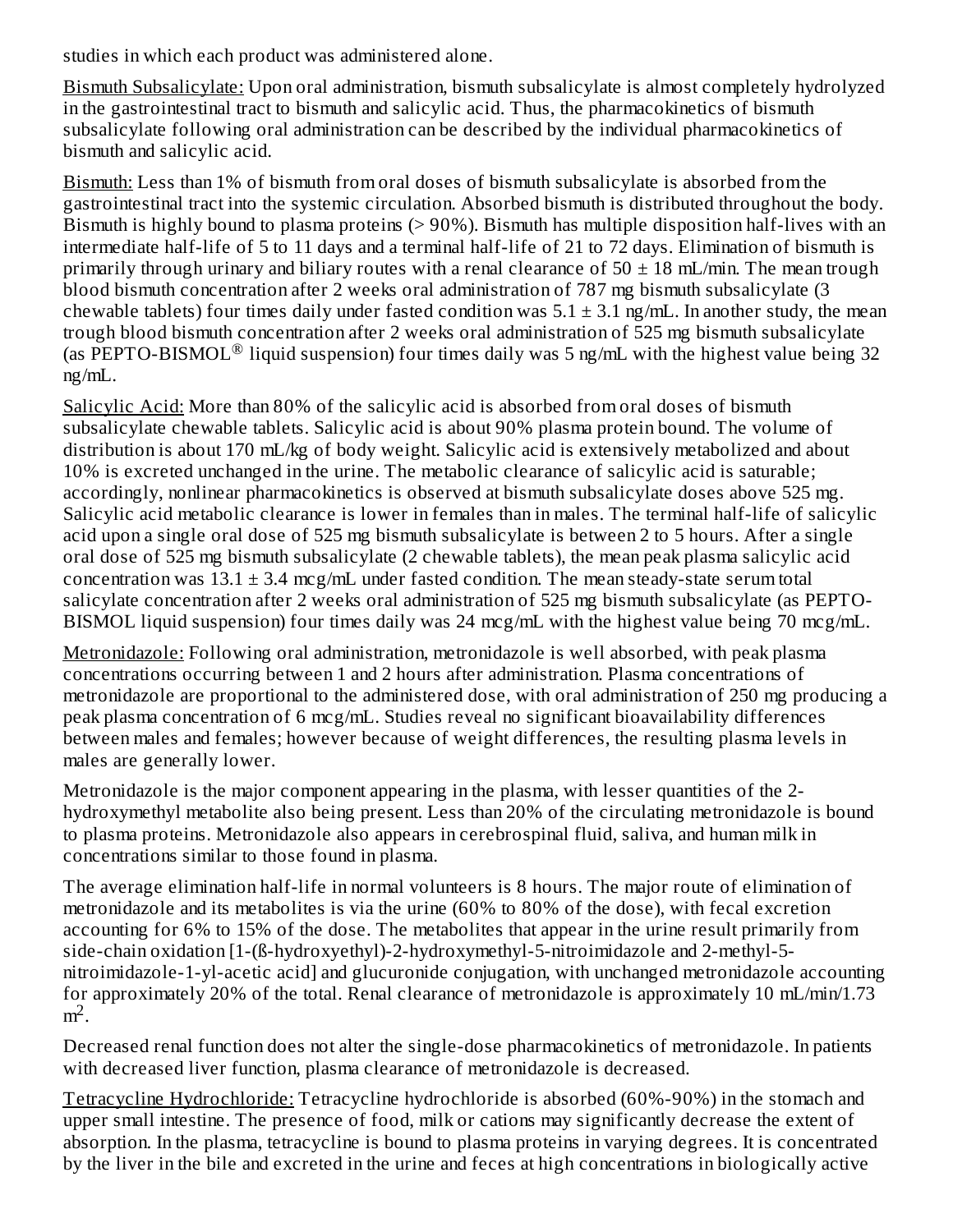form. Tetracycline hydrochloride is distributed into most body tissues and fluids. It is distributed into the bile and undergoes varying degrees of enterohepatic recirculation. Tetracycline hydrochloride tends to localize in tumors, necrotic or ischemic tissue, liver and spleen and form tetracycline-calcium orthophosphate complexes at sites of new bone formation or tooth development. Tetracycline readily crosses the placenta and is excreted in high amounts in breast milk (see **WARNINGS**and **PRECAUTIONS, Nursing Mothers**). Tetracyclines are readily absorbed and are bound to plasma proteins in varying degrees. They are concentrated by the liver in the bile and excreted in the urine and feces at high concentrations in a biologically active form.

The relative contribution of systemic versus local antimicrobial activity against *H. pylori* for agents used in eradication therapy has not been established.

#### **Microbiology:**

#### Mechanism of Action

HELIDAC Therapy is a combination of antibacterial agents (metronidazole and tetracycline hydrochloride) and bismuth subcitrate potassium. Tetracycline hydrochloride interacts with the 30S subunit of the bacterial ribosome and inhibits protein synthesis. Metronidazole's antibacterial mechanism of action in an anaerobic environment is not fully understood but a possible mechanism includes reduction by intracellular electron transport proteins after entry into the organism. Because of this alteration to the metronidazole molecule, a concentration gradient is created and maintained which promotes the drug's intracellular transport. Presumably, free radicals are formed which, in turn, react with cellular components resulting in death of bacteria. The antibacterial action of bismuth salts is not well understood.

#### Activity *In Vitro and In Vivo*

HELIDAC Therapy has been shown to be active against most isolates of *Helicobacter pylori* both *in vitro*, and in clinical infections as described in the **CLINICAL STUDIES** and **INDICATIONS AND USAGE**sections.

#### Susceptibility Testing

For specific information regarding susceptibility test interpretive criteria and associated test methods and quality control standards recognized by FDA for this drug, please see: https://www.fda.gov/STIC.

## **INDICATIONS AND USAGE:**

The components of HELIDAC Therapy (bismuth subsalicylate, metronidazole, and tetracycline hydrochloride), in combination with an  $\rm{H}_{2}$  antagonist, are indicated for the eradication of  $H$ .  $pylor$  for treatment of patients with *H. pylori* infection and duodenal ulcer disease (active or a history of duodenal ulcer). The eradication of *H. pylori* has been demonstrated to reduce the risk of duodenal ulcer recurrence in patients with active duodenal ulcer disease (see **CLINICAL STUDIES**and **DOSAGE AND ADMINISTRATION**).

To reduce the development of drug-resistant bacteria and maintain the effectiveness HELIDAC Therapy and other antibacterial drugs, HELIDAC Therapy should be used only to treat or prevent infections that are proven or strongly suspected to be caused by susceptible bacteria. When culture and susceptibility information are available, they should be considered in selecting or modifying antibacterial therapy. In the absence of such data, local epidemiology and susceptibility patterns may contribute to the empiric selection of therapy.

#### **CONTRAINDICATIONS:**

#### **Methoxyflurane**

Do not administer methoxyflurane to patients HELIDAC Therapy. The concurrent use of tetracycline hydrochloride, a component of HELIDAC Therapy with methoxyflurane has been reported to result in fatal renal toxicity (see **DRUG INTERACTIONS**).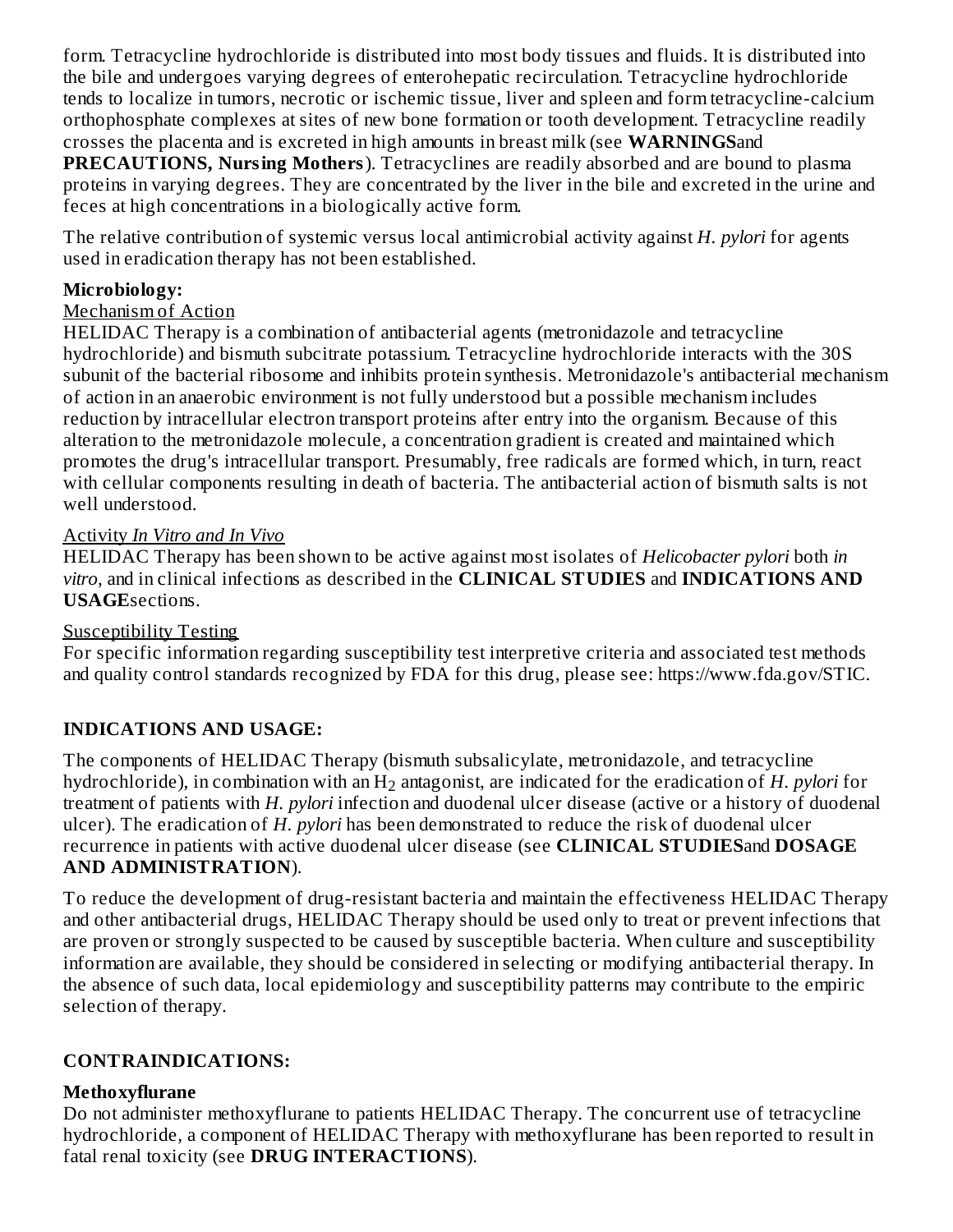# **Disulfiram**

HELIDAC Therapy is contraindicated in patients who have taken disulfiram within the last two weeks. Psychotic reactions have been reported in alcoholic patients who are using metronidazole, a component of HELIDAC Therapy and disulfiram concurrently (see **DRUG INTERACTIONS**).

# **Alcohol**

Alcoholic beverages or other products containing propylene glycol should not be consumed during and for at least 3 days after usage of HELIDAC Therapy. A disulfiram-like reaction (abdominal cramps, nausea, vomiting, headaches, and flushing) may occur due to the interaction between alcohol or propylene glycol and metronidazole, a component of HELIDAC Therapy (see **DRUG INTERACTIONS**).

### **Renal Impairment**

HELIDAC Therapy is contraindicated in patients with severe renal impairment. The antianabolic action of the tetracyclines may cause an increase in blood urea nitrogen (BUN) (see **ADVERSE REACTIONS**). In patients with significantly impaired renal function, higher serum concentrations of tetracyclines may lead to azotemia, hyperphosphatemia, and acidosis.

### **Hypers ensitivity Reactions**

HELIDAC Therapy is contraindicated in patients with known hypersensitivity (e.g. urticaria, erythematous rash, flushing, and fever) to bismuth subsalicylate, metronidazole or other nitroimidazole derivatives, or tetracycline (see **ADVERSE REACTIONS**).

### **Allergy to Aspirin or other Salicylates**

HELIDAC Therapy should not be administered to those patients who have a known allergy to aspirin or salicylates.

## **WARNINGS:**

## **Potential for Carcinogenicity**

Metronidazole has been shown to be carcinogenic in mice and rats. Tumors affecting the liver, lungs, mammary and lymphatic tissues have been detected in several studies of metronidazole in rats and mice, but not hamsters (see **PRECAUTIONS, Carcinogenesis, Mutagenesis, Impairment of Fertility**). It is unknown whether metronidazole is associated with carcinogenicity in humans.

## **Fetal Toxicity**

There are no adequate and well-controlled studies of HELIDAC Therapy in pregnant women. However, tetracycline can cause fetal harm when administered to a pregnant woman. The use of drugs of the tetracycline class during the second and third trimester of pregnancy can also cause permanent discoloration of the teeth (yellow-gray brown) and possibly inhibit bone development (See **WARNINGS**). Administration of oral tetracycline to pregnant rats at various doses resulted in yellow fluorescence in teeth and bones in the newborn animals. Metronidazole usage in pregnancy has been evaluated in numerous studies. In one of these studies, an increased risk of cleft lip, with or without cleft palate, was noted in infants exposed to metronidazole in–utero; however these findings were not confirmed. If HELIDAC Therapy is used during pregnancy, or if the patient becomes pregnant while taking HELIDAC Therapy, the patient should be apprised of the potential hazard to the fetus (see **PRECAUTIONS, Pregnancy**).

## **Maternal Toxicity**

Tetracycline administered during pregnancy at high doses (> 2 g IV) was associated with rare but serious cases of maternal hepatotoxicity. This syndrome may result in stillborn or premature birth due to maternal pathology (see **PRECAUTIONS**).

## **Tooth Enamel Dis coloration and Hypoplasia**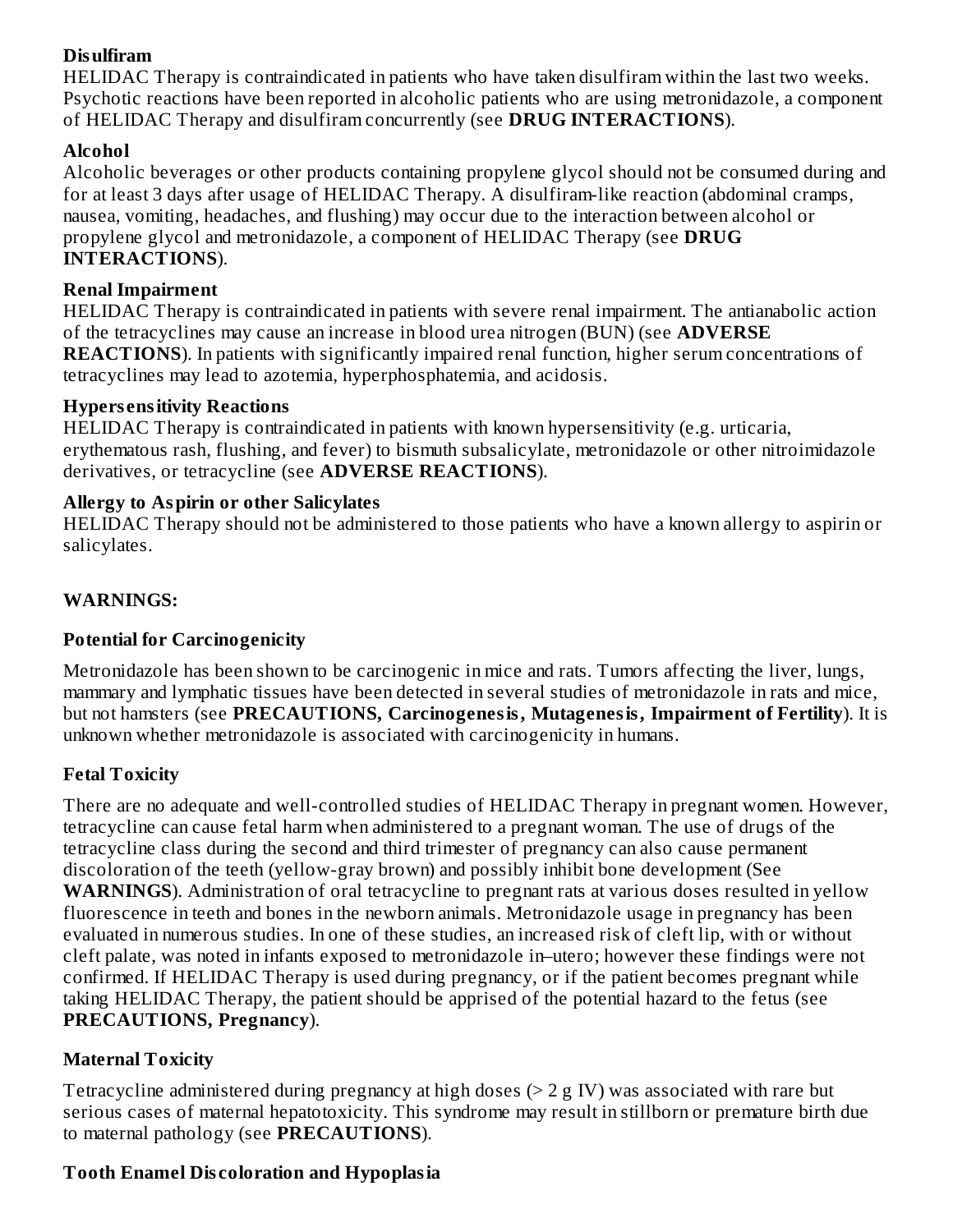The use of drugs of the tetracycline class during tooth development (last half of pregnancy, infancy, and childhood to the age of 8 years) may cause permanent discoloration of the teeth (yellow-gray-brown). This adverse reaction is more common during long-term use of the drug, but has been observed following repeated short-term courses. Enamel hypoplasia has also been reported. HELIDAC Therapy, therefore, should not be used in this age group unless other drugs are not likely to be effective or are contraindicated (see **PRECAUTIONS**).

## **Central and Peripheral Nervous System Effects**

Metronidazole: Cases of convulsive seizures, encephalopathy and peripheral neuropathy (including optic neuropathy) have been reported with metronidazole. Encephalopathy has been reported in association with cerebellar toxicity characterized by ataxia, dizziness, and dysarthria. CNS lesions seen on MRI have been described in reports of encephalopathy. CNS symptoms are generally reversible within days to weeks upon discontinuation of metronidazole. CNS lesions seen on MRI have also been described as reversible. Peripheral neuropathy, mainly of sensory type has been reported and is characterized by numbness or paresthesia of an extremity. Cases of aseptic meningitis have been reported with metronidazole. Symptoms can occur within hours of dose administration and generally resolve after metronidazole therapy is discontinued.

Tetracycline: Intracranial hypertension (IH, pseudotumor cerebri) has been associated with the use of tetracyclines. Clinical manifestations of IH include headache, blurred vision, diplopia, and vision loss; papilledema can be found on fundoscopy. Women of childbearing age who are overweight or have a history of IH are at greater risk for developing tetracycline associated IH. Concomitant use of isotretinoin should be avoided because isotretinoin is also known to cause IH.

Although IH typically resolves after discontinuation of treatment, the possibility for permanent visual loss exists. If visual disturbance occurs during treatment, prompt ophthalmologic evaluation is warranted. Since intracranial pressure can remain elevated for weeks after drug cessation, patients should be monitored until they stabilize.

Bismuth-containing products: Cases of neurotoxicity associated with excessive doses of various bismuth-containing products, including bismuth subsalicylate have been reported. Effects have been reversible with discontinuation of therapy.

The appearance of abnormal neurologic signs and symptoms demands the prompt evaluation of the benefit/risk ratio of the continuation of therapy (see **ADVERSE REACTIONS**).

#### **Risk of Reye's syndrome**

Use of HELIDAC Therapy is not recommended in children and teenagers who have or who are recovering from varicella (chicken pox) or influenza due to the risk of Reye's syndrome, a rare but serious illness. If HELIDAC Therapy is used in this population and nausea or vomiting is present, patients are advised to consult a doctor because this could be an early sign of Reye's syndrome.

## **Cutaneous Reactions**

Skin and subcutaneous disorders including Stevens-Johnson syndrome, toxic epidermal necrolysis and DRESS syndrome (drug rash with eosinophilia and systemic symptoms) have been reported. Discontinue treatment at the first evidence of a cutaneous reaction (see **ADVERSE REACTIONS**).

## **PRECAUTIONS:**

## **Development of Superinfections**

Known or previously unrecognized candidiasis may present more prominent symptoms during therapy with metronidazole and requires treatment with an antifungal agent.

As with other antibiotics, use of tetracycline hydrochloride may result in overgrowth of nonsusceptible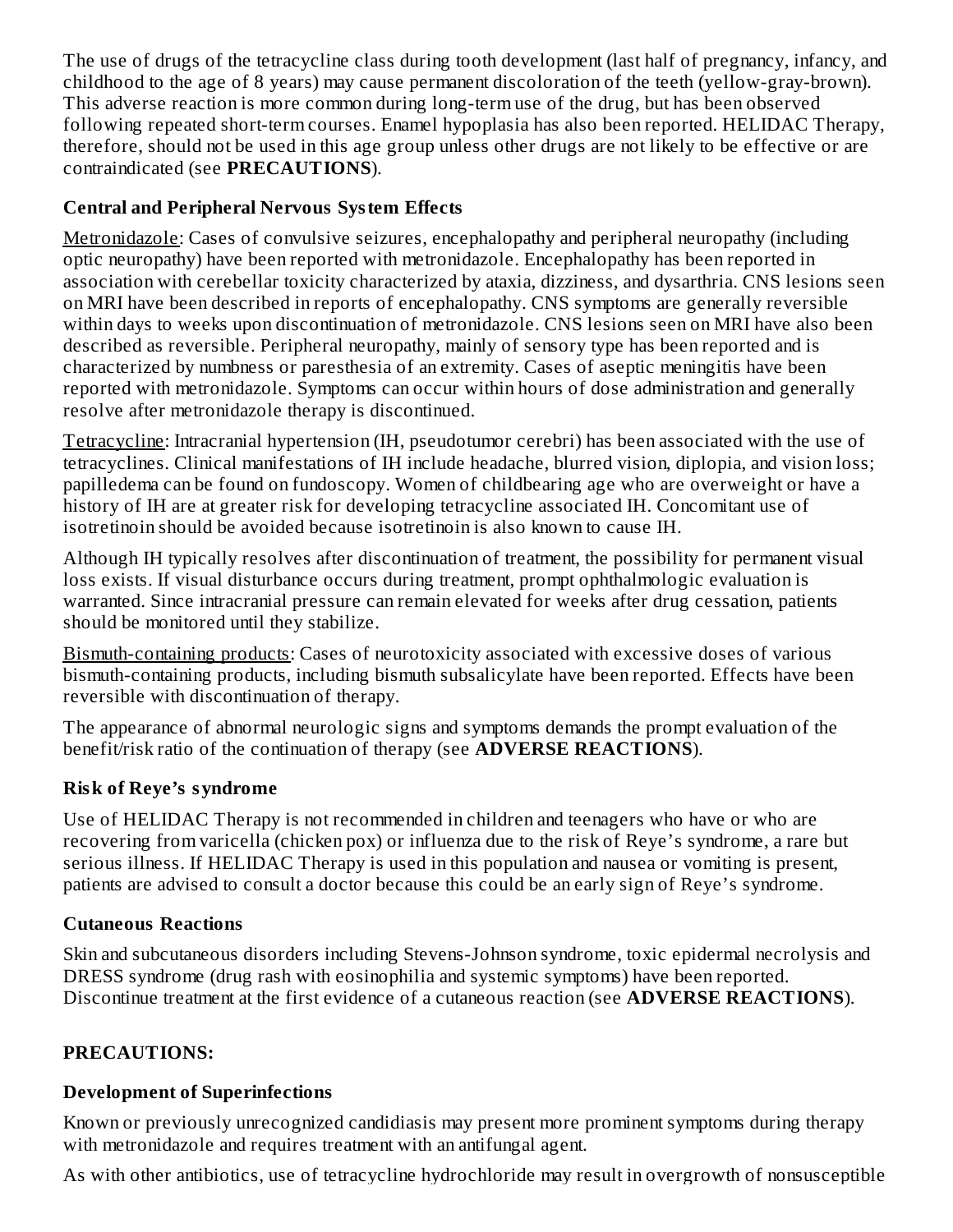organisms, including fungi. If superinfection occurs discontinue HELIDAC Therapy and institute appropriate therapy.

## **Photos ensitivity**

Photosensitivity manifested by an exaggerated sunburn reaction has been observed in some individuals taking tetracyclines (see **ADVERSE REACTIONS**). Patients apt to be exposed to direct sunlight or ultraviolet light should be advised that this reaction can occur with tetracycline drugs. Instruct patients taking HELIDAC Therapy to avoid exposure to the sun or sun lamps. Treatment should be discontinued at the first evidence of skin erythema.

### **Darkening of the Tongue and/or Black Stool**

Bismuth subsalicylate may cause a temporary and harmless darkening of the tongue and/or black stool, generally reversible within several days after treatment is stopped (see **ADVERSE REACTIONS**). Stool darkening should not be confused with melena.

### **Us e in Patients with Blood Dys crasias**

Metronidazole is a nitroimidazole and should be used with caution in patients with evidence of, or history of, blood dyscrasia. A mild leukopenia has been observed during its administration; however, no persistent hematologic abnormalities attributable to metronidazole have been observed in clinical studies. Total and differential leukocyte counts are recommended before and after therapy (see **ADVERSE REACTIONS**).

## **Increas ed Plasma Concentrations in Patients with Hepatic Impairment**

Patients with hepatic impairment metabolize metronidazole slowly, with resultant accumulation of metronidazole in the plasma. Use HELIDAC Therapy with caution in patients with mild to moderate hepatic impairment. HELIDAC Therapy may not be appropriate for patients with severe hepatic impairment (Child-Pugh C) (see **DOSAGE AND ADMINISTRATION**and **CLINICAL PHARMACOLOGY**).

## **Laboratory Test Interactions**

Bismuth absorbs x-rays and may interfere with x-ray diagnostic procedures of the gastrointestinal tract.

Bismuth subsalicylate may cause a temporary and harmless darkening of the stool. However, this change does not interfere with standard tests for occult blood.

Metronizadole may interfere with certain types of determinations of serum chemistry values, such as aspartate aminotransferase (AST, SGOT), alanine aminotransferase (ALT, SGPT), lactate dehydrogenase (LDH), triglycerides, and hexokinase glucose. Values of zero may be observed. All of the assays in which interference has been reported involve enzymatic coupling of the assay to oxidation-reduction of nicotinamide (NAD+ <=> NADH). Interference is due to the similarity in absorbance peaks of NADH (340 nm) and metronidazole (322 nm) at pH 7.

## **Development of Drug Resistant Bacteria**

Prescribing HELIDAC Therapy in the absence of a proven or strongly suspected bacterial infection or a prophylactic indication is unlikely to provide benefit to the patient and increases the risk of the development of drug-resistant bacteria.

## **INFORMATION FOR PATIENTS:**

# **Pregnant Women**

Advise pregnant women that HELIDAC Therapy can cause fetal harm. Tetracycline use during the second and third trimesters of pregnancy can cause permanent discoloration of the teeth (yellow-gray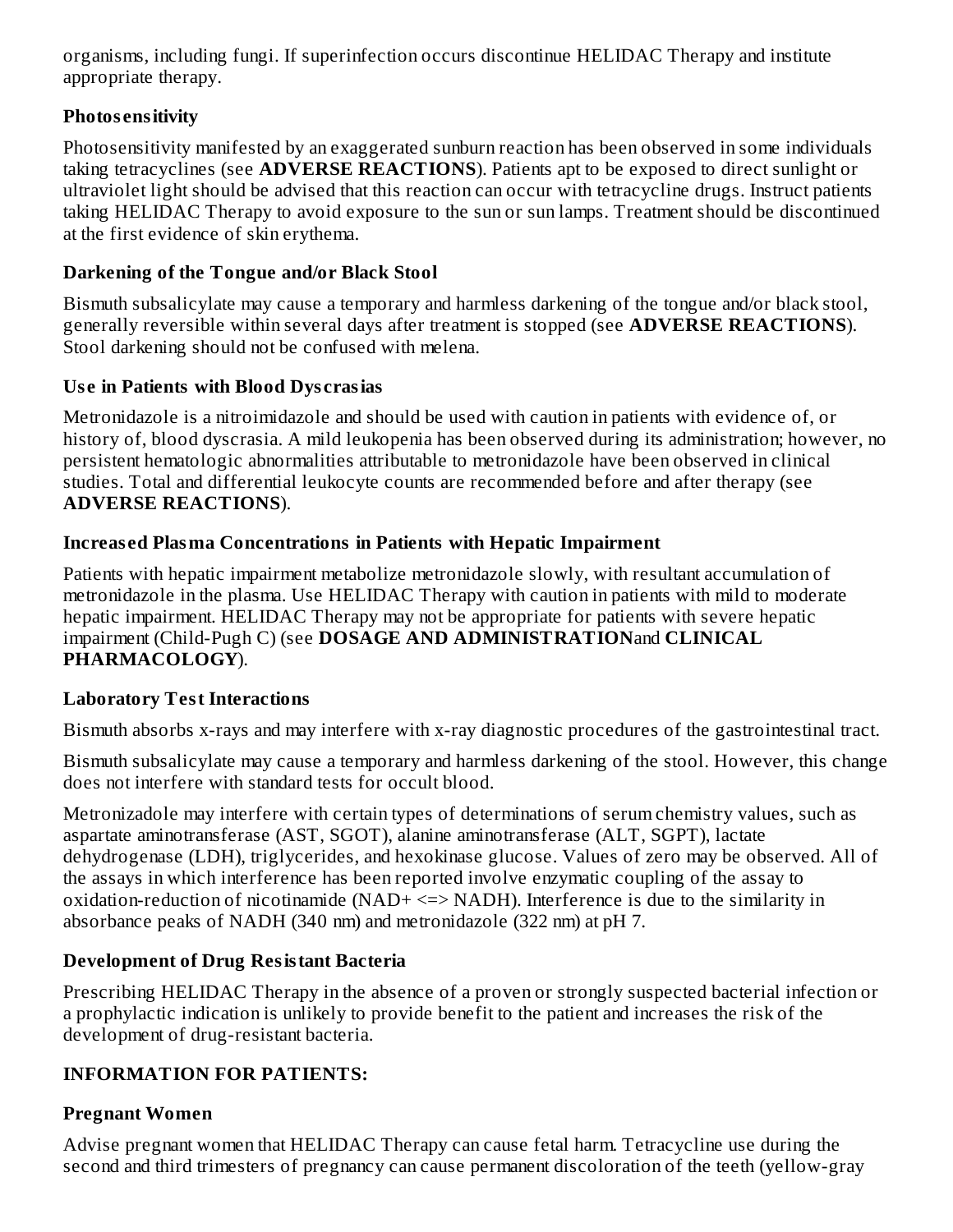brown) and may inhibit bone development and metronidazole has been shown in one study to increase the risk of cleft lip with or without cleft palate (see **WARNINGS**).

### **Human Milk Feeding**

Advise women to avoid feeding their infants with their milk during HELIDAC Therapy. Women should either discontinue feeding or pump and discard their milk during treatment and for 24 hours after the last dose (see **PRECAUTIONS, Nursing Mothers**).

### **Hypers ensitivity**

Inform patients that HELIDAC Therapy may cause allergic reactions and to discontinue HELIDAC Therapy at the first sign of urticaria, erythematous rash, flushing, and fever or other symptoms of an allergic reaction (see **CONTRAINDICATIONS**).

#### **Central Nervous System Effects**

Inform patients of the risk of central and peripheral nervous system effects with HELIDAC Therapy and to discontinue HELIDAC Therapy and report immediately to their health-care provider if any neurologic symptoms occur (see **WARNINGS**).

#### **Photos ensivity**

Avoid exposure to sun or sun lamps while taking HELIDAC Therapy (see **PRECAUTIONS**).

#### **Drug Interactions**

Patients should be advised to report to their doctor the use of any other medications while taking HELIDAC Therapy. The administration of any of the following drugs with HELIDAC Therapy may result in clinically significant adverse reactions or insufficient drug efficacies (see **CONTRAINDICATIONS, WARNINGS, PRECAUTIONS, and DRUG INTERACTIONS**).

- Methoxyflurane
- Disulfiram
- Alcoholic Beverages, or Products Containing Propylene Glycol
- Oral Contraceptives
- Anticoagulants
- Lithium
- Antacids, Multivitamins, or Dairy Products
- Antidiabetic agents
- Aspirin
- Probenecid or Sulfinpyrazone
- Cimetidine
- Phenytoinor Phenobarbital

#### **Darkening of the Tongue and/or Stool**

HELIDAC Therapy may cause temporary and harmless darkening of the tongue and/or black stool and is generally reversible within several days after treatment is stopped. Stool darkening should not be confused with melena (blood in the stool) (see **PRECAUTIONS**).

#### **Dosing and Administration Information**

Each dose includes 4 pills: 2 pink round chewable tablets (bismuth subsalicylate), 1 white round tablet (metronidazole), and 1 black and yellow capsule (tetracycline hydrochloride). Each dose (all 4 pills) should be taken 4 times a day, at mealtimes and bedtime. Patients should be instructed to chew and swallow the pink round tablets (bismuth subsalicylate tablets) and to swallow the white round tablet (metronidazole tablet) and the black and yellow capsule (tetracycline hydrochloride capsule) whole with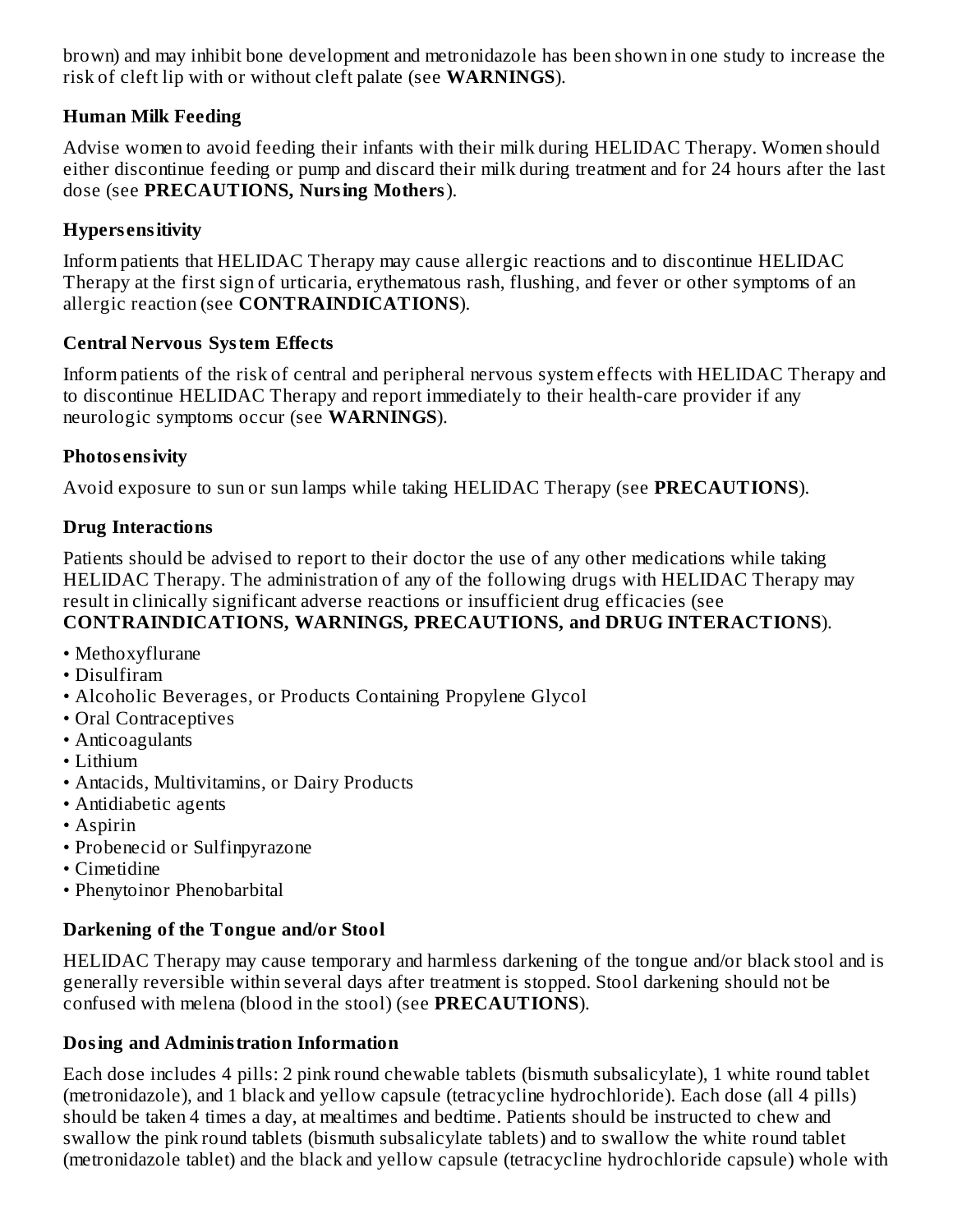a full glass of water (8 ounces). Concomitantly prescribed  $\rm{H}_{2}$  antagonist therapy should be taken as directed.

Missed doses can be made up by continuing the normal dosing schedule until the medication is gone. Patients should not take double doses. (If more than 4 doses are missed, the prescriber should be contacted (see **DOSAGE AND ADMINISTRATION**).

### **Salicylate Toxicity**

HELIDAC Therapy contains salicylates. If taken with aspirin and ringing in the ears occurs, the prescriber should be consulted concerning discontinuation of the aspirin therapy until the HELIDAC Therapy is completed (see **OVERDOSAGE, WARNINGS, and DRUG INTERACTIONS**).

### **Antibacterial Resistance**

Patients should be counseled that antibacterial drugs, including HELIDAC Therapy, should only be used to treat bacterial infections. They do not treat viral infections (e.g., the common cold). When HELIDAC Therapy is prescribed to treat a bacterial infection, patients should be told that although it is common to feel better early in the course of therapy, the medication should be taken exactly as directed. Skipping doses or not completing the full course of therapy may (1) decrease the effectiveness of the immediate treatment and (2) increase the likelihood that bacteria will develop resistance and will not be treatable by HELIDAC Therapy or other antibacterial drugs in the future.

## **DRUG INTERACTIONS:**

### **Methoxyflurane**

Do not administer methoxyflurane to patients taking HELIDAC Therapy. The concurrent use of tetracycline hydrochloride, a component of HELIDAC Therapy, with methoxyflurane has been reported to result in fatal renal toxicity (see **CONTRAINDICATIONS**).

#### **?Disulfiram**

Psychotic reactions have been reported in alcoholic patients who are using metronidazole and disulfiram concurrently. HELIDAC Therapy should not be given to patients who have taken disulfiram within the last 2 weeks (see **CONTRAINDICATIONS**).

## **Alcohol**

Consumption of alcoholic beverages or administration of other products containing propylene glycol during treatment with HELIDAC Therapy and for at least 3 days afterwards may cause a disulfiram-like reaction (abdominal cramps, nausea, vomiting, headaches, and flushing) due to the interaction between alcohol or propylene glycol and metronidazole, a component of HELIDAC Therapy. Discontinue alcoholic beverage or other products containing propylene glycol during and for at least 3 days after therapy with HELIDAC Therapy (see **CONTRAINDICATIONS**).

#### **Oral Contraceptives**

Concurrent use of HELIDAC Therapy with oral contraceptive may make oral contraceptives less effective due to an interaction with the tetracycline component of HELIDAC Therapy. Breakthrough bleeding has been reported. Women of child-bearing potential should use a different or additional form of contraception while taking HELIDAC Therapy.

#### **Anticoagulants**

HELIDAC Therapy may alter the anticoagulant effects of warfarin and other oral coumarin anticoagulants. Salicylates may cause an increased risk of bleeding when administered with anticoagulant therapy. Metronidazole has been reported to potentiate the anticoagulant effect of warfarin, and other oral coumarin anticoagulants, resulting in a prolongation of prothrombin time.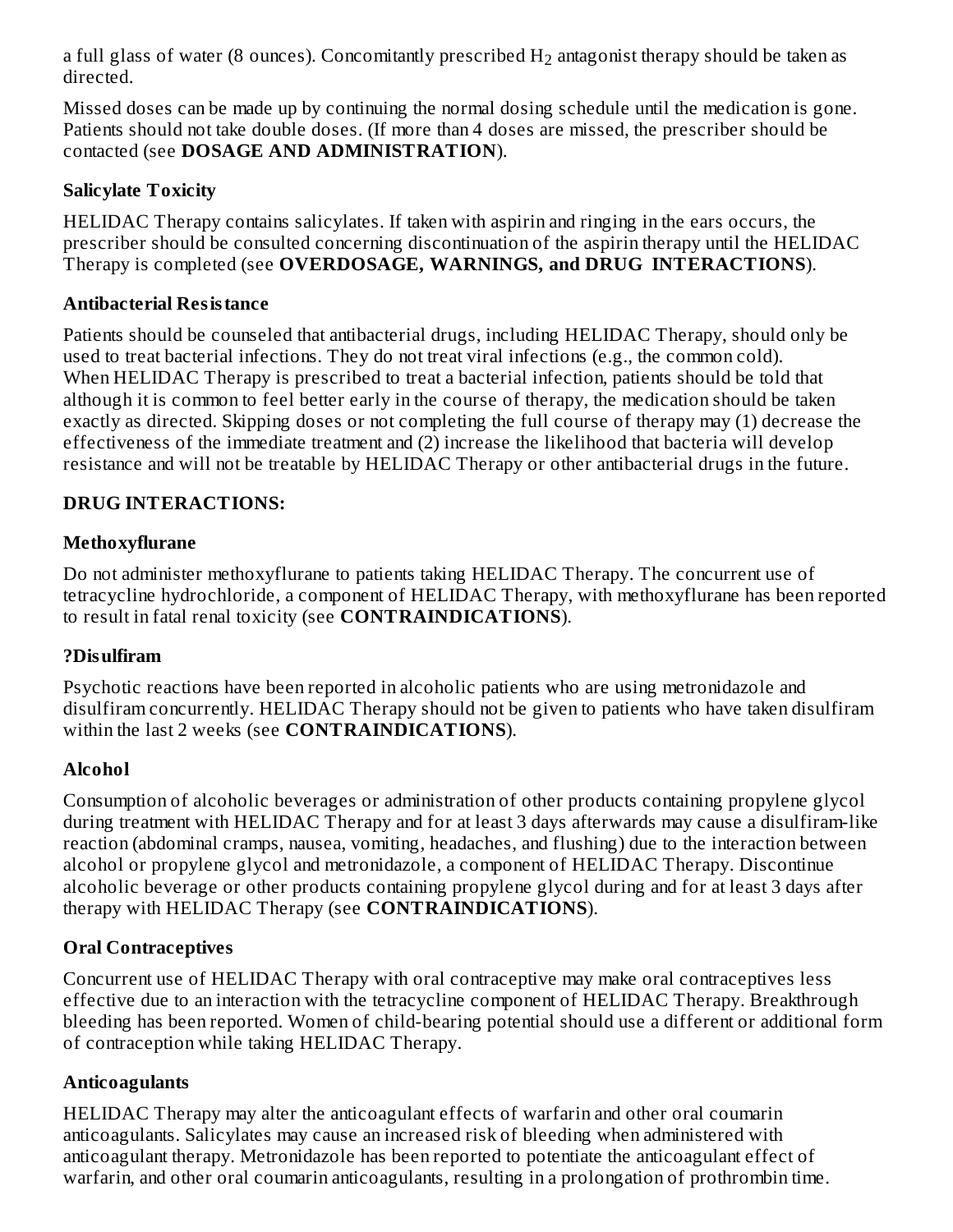Tetracycline has been shown to depress plasma prothrombin activity. Prothrombin time, International Normalized Ratio (INR), or other suitable anticoagulation tests should be closely monitored if HELIDAC Therapy is administered concomitantly with warfarin. Patients should also be monitored for evidence of bleeding.

# **Lithium**

In patients stabilized on relatively high doses of lithium, short-term use of HELIDAC Therapy may cause elevation of serum lithium concentrations and signs of lithium toxicity due to the interaction between metronidazole and lithium. Serum lithium and serum creatinine concentrations should be monitored several days after beginning treatment with HELIDAC Therapy to detect any increase that may precede clinical symptoms of lithium toxicity.

# **Antacids, Multivitamins, or Dairy Products**

The absorption of HELIDAC Therapy may be reduced if administered with antacids containing aluminium, calcium, or magnesium; preparations containing iron, zinc, or sodium bicarbonate; or milk or dairy products due to the interaction between these products and tetracycline. These products should not be consumed concomitantly with HELIDAC Therapy. However, the clinical significance of reduced tetracycline systemic exposure is unknown as the relative contribution of systemic versus local antimicrobial activity against *Helicobacter pylori* has not been established.

# **Antidiabetic agents, Aspirin, Probenecid, or Sulfinpyrazone**

Caution is advised in the administration of bismuth subsalicylate to patients taking medication for diabetes (possible enhanced hypoglycemic effect when given with salicylates) or patients taking aspirin (may increase the risk of salicylate toxicity), probenecid, or sulfinpyrazone (uricosuric effects of probenecid or sulfinpyrazone may be decreased) (see **CONTRAINDICATIONS, WARNINGS**).

## **Busulfan**

Metronidazole has been reported to increase plasma concentrations of busulfan, which can result in an increased risk for serious busulfan toxicity. HELIDAC Therapy should not be administered concomitantly with busulfan unless the benefit outweighs the risk. If no therapeutic alternatives to HELIDAC Therapy are available, and concomitant administration with busulfan is medically needed, frequent monitoring of busulfan plasma concentration should be performed and the busulfan dose should be adjusted accordingly.

## **Inhibitors of CYP450 liver enzymes**

The simultaneous administration of HELIDAC Therapy and drugs that inhibit microsomal liver enzymes, such as cimetidine, may result in a prolonged half-life and decreased plasma clearance of metronidazole.

# **Inducers of CYP450 liver enzymes**

The simultaneous administration of HELIDAC Therapy and drugs that induce microsomal liver enzymes, such as phenytoin or phenobarbital, may accelerate the elimination of metronidazole, resulting in reduced plasma concentrations of metronidazole. Impaired clearance of phenytoin has also been reported in this situation. Monitor phenytoin concentrations during treatment with HELIDAC Therapy.

# **Carcinogenesis, Mutagenesis, Impairment of Fertility:**

No long-term studies have been performed to evaluate the effect of HELIDAC Therapy on carcinogenesis, mutagenesis, or impairment of fertility.

## Bismuth subsalicylate

No long-term toxicity studies have been conducted with bismuth subsalicylate. Bismuth did not show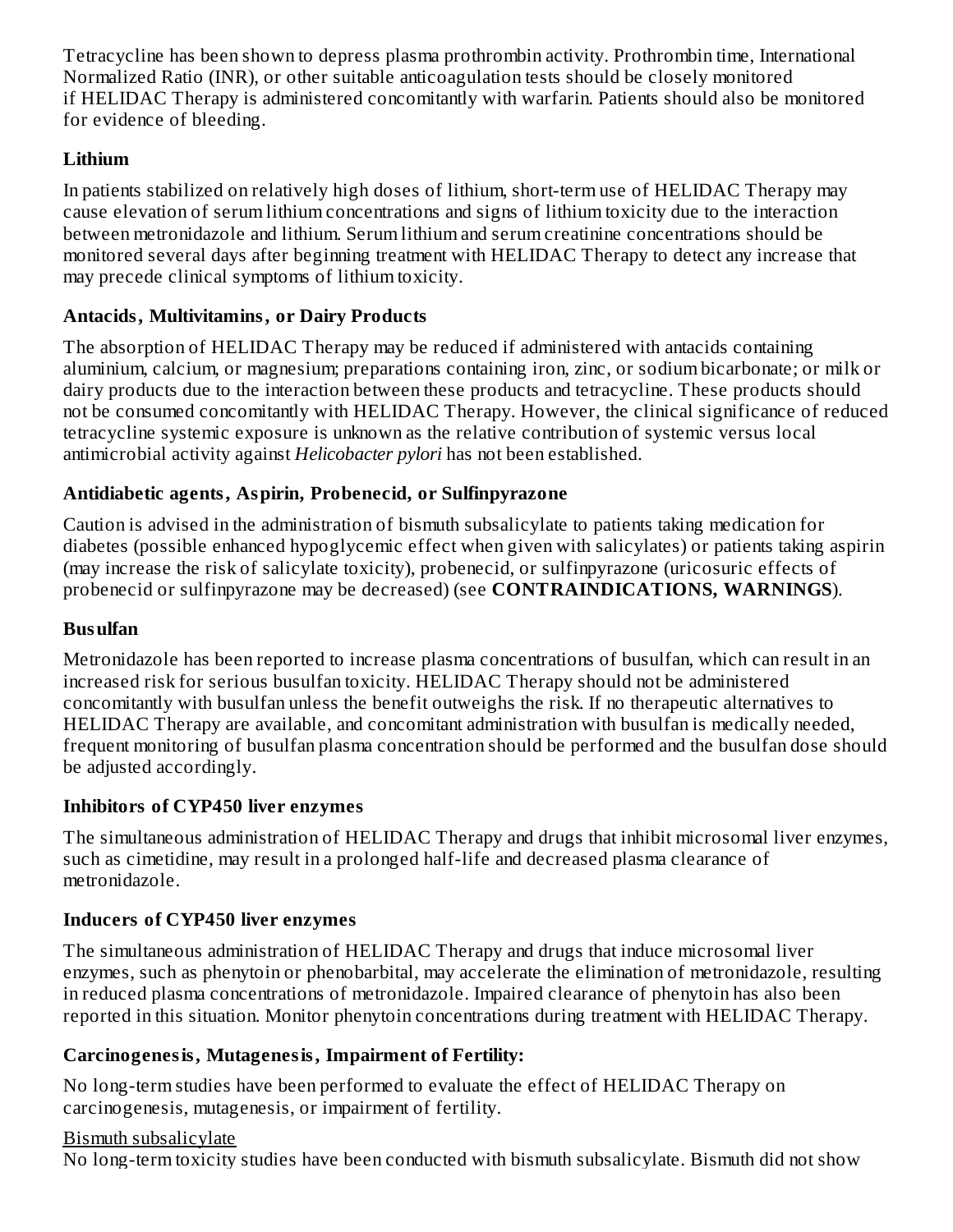mutagenic potential in the NTP salmonella plate assay. No reproductive toxicity studies have been conducted with bismuth subsalicylate.

#### Metronidazole

Metronidazole has shown evidence of carcinogenic activity in a number of studies involving chronic, oral administration in mice and rats. Prominent among the effects in the mouse was an increased incidence of pulmonary tumorigenesis. This has been observed in all six reported studies in that species, including one study in which the animals were dosed on an intermittent schedule (administration during every fourth week only). At the highest dose levels, (approximately 500 mg/kg/day, which is approximately 1.6 times the indicated human dose for a 60 kg adult based on body surface area) there was a statistically significant increase in the incidence of malignant liver tumors in male mice. Also, the published results of one of the mouse studies indicate an increase in the incidence of malignant lymphomas as well as pulmonary neoplasms associated with lifetime feeding of the drug. All these effects are statistically significant. Long-term, oral-dosing studies in the rat showed statistically significant increases in the incidence of various neoplasms, particularly in mammary and hepatic tumors, among female rats administered metronidazole over those noted in the concurrent female control groups. Two lifetime tumorigenicity studies in hamsters have been performed and reported to be negative. Although metronidazole has shown mutagenic activity in a number of *in vitro* assay systems, studies in mammals (*in vivo*) have failed to demonstrate a potential for genetic damage.

Fertility studies have been conducted with male rats and mice with divergent results. Metronidazole, at doses up to 400 mg/kg/day (approximately 3 times the indicated human dose based on mg/m<sup>2</sup>) for 28 days, failed to produce any adverse effects on fertility and testicular function in male rats. In another study where rats were treated with up to 400 mg/kg/day for 8 weeks, there was severe degeneration of the seminiferous epithelium in the testes which was associated with a marked decrease in testicular spermatid counts and epididymal sperm counts and a marked decrease in fecundity. These effects were partially reversible.

Fertility studies have been performed in male mice at doses up to six times the maximum recommended human dose based upon mg/m<sup>2</sup> and have revealed no evidence of impaired fertility. Another fertility study was performed in male mice at oral doses of 500 mg/kg/day (approximately 2 times the indicated human dose based on mg/m<sup>2</sup>) for 14 days. Metronidazole significantly decreased testes and epididymides weight, decreased sperm viability, and increased the incidence of abnormal sperm. The viability of sperm was normal by 2 months after the start of the treatment.

Tumors affecting the liver, lungs, mammary, and lymphatic tissues have been detected in several studies of metronidazole in rats and mice, but not hamsters.

Pulmonary tumors have been observed in all six reported studies in the mouse, including one study in which the animals were dosed on an intermittent schedule (administration during every fourth week only). Malignant liver tumors were increased in male mice treated at approximately 1500 mg/m<sup>2</sup> (similar to the maximum recommended daily dose, based on body surface area comparisons). Malignant lymphomas and pulmonary neoplasms were also increased with lifetime feeding of the drug to mice. Mammary and hepatic tumors were increased among female rats administered oral metronidazole compared to concurrent controls. Two lifetime tumorigenicity studies in hamsters have been performed and reported to be negative.

Metronidazole has shown mutagenic activity in *in vitro* assay systems including the Ames test. Studies in mammals *in vivo* have failed to demonstrate a potential for genetic damage.

Metronidazole failed to produce any adverse effects on fertility or testicular function in male rats at doses up at 400 mg/kg/day (similar to the maximum recommended clinical dose, based on body surface area comparisons) for 28 days. However, rats treated at the same dose for 6 weeks or longer were infertile and showed severe degeneration of the seminiferous epithelium in the testes as well as marked decreases in testicular spermatid counts and epididymal sperm counts. Fertility was restored in most rats after an eight week, drug-free recovery period.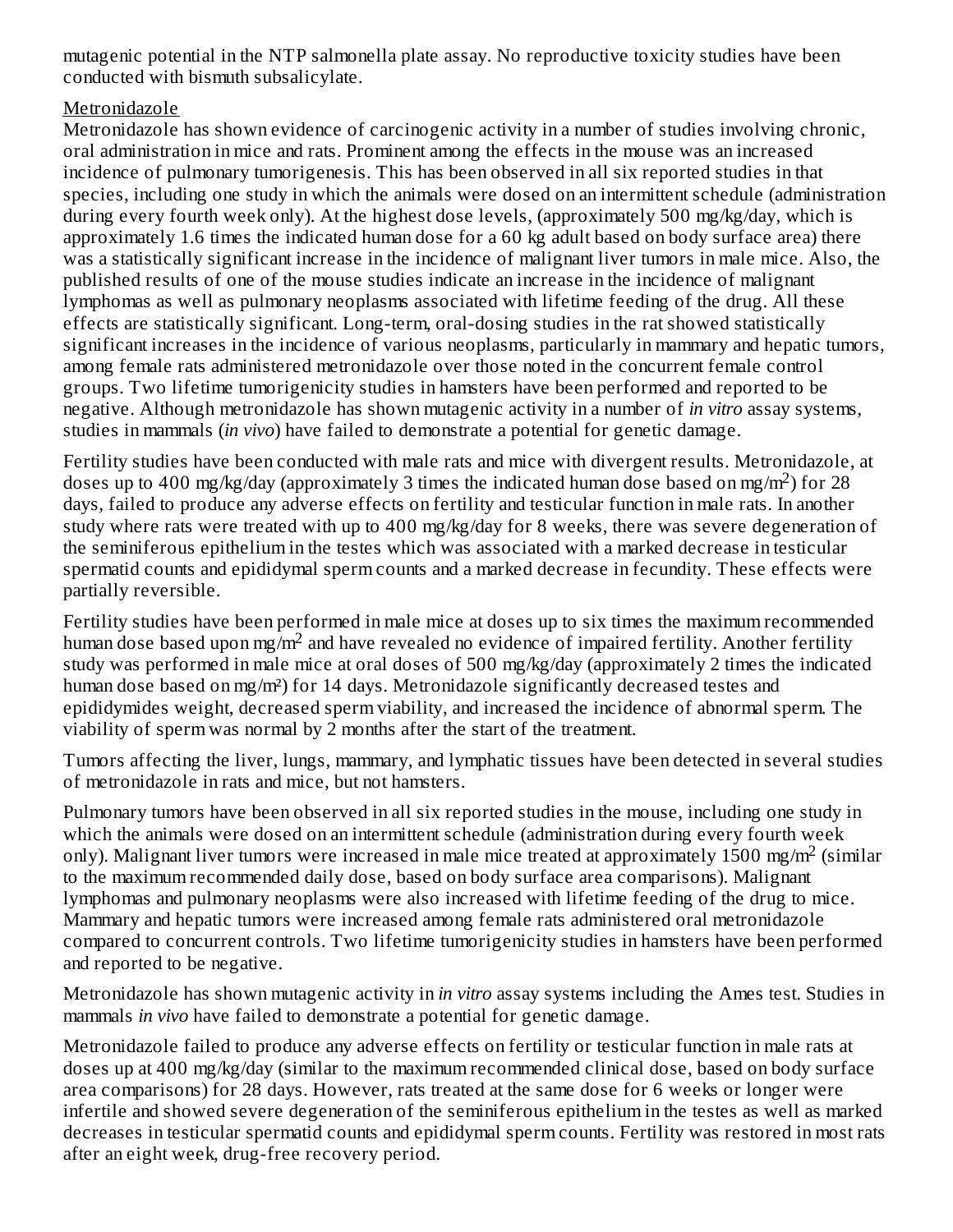#### Tetracycline hydrochloride

There has been no evidence of carcinogenicity for tetracycline hydrochloride in studies conducted with rats and mice. Some related antibiotics (oxytetracycline, minocycline) have shown evidence of oncogenic activity in rats.

There was evidence of mutagenicity by tetracycline hydrochloride in two in vitro mammalian cell assay systems (L51784y mouse lymphoma and Chinese hamster lung cells).

Tetracycline hydrochloride had no effect on fertility when administered in the diet to male and female rats at a daily intake of 25 times the human dose.

#### **Pregnancy**

### **Pregnancy Category D**

HELIDAC Therapy contains bismuth subsalicylate, metronidazole, and tetracycline hydrochloride. There are no adequate and well-controlled studies of HELIDAC Therapy in pregnant women. However, tetracycline can cause fetal harm when administered to a pregnant woman. The use of tetracycline during the second and third trimester of pregnancy can also cause permanent discoloration of the teeth (yellow gray brown) and possibly inhibit bone development. Administration of oral tetracycline to pregnant rats at various doses resulted in yellow fluorescence in teeth and bones in the newborn animals. If this drug is used during pregnancy, or if the patient becomes pregnant while taking this drug, the patient should be apprised of the potential hazard to the fetus (see **WARNINGS**).

The available human and animal data are summarized below for each of HELIDAC Therapy's active ingredients:

### **Tetracycline**

Published case reports have described the yellowing of bones and teeth in human infants exposed to tetracycline during the second and third trimester of pregnancy. The yellowing is caused by the direct deposition of tetracycline during the mineralization process. This discoloration is more common during long-term use of the drug but has also been observed following repeated short-term courses. All tetracyclines form a stable calcium complex in any bone forming tissue. A decrease in fibula growth rate was observed in premature infants given oral tetracycline in doses of 25 mg/kg every six hours. This effect resolved when the drug was discontinued. One long-term follow-up study in children exposed to tetracycline in-utero showed no adverse effects on bone growth and development.

Tetracycline administered during pregnancy at high doses (greater than 2 g IV) was associated with rare but serious cases of maternal hepatotoxicity. This syndrome may result in stillborn or premature birth due to maternal pathology (see **WARNINGS**).

Results of animal studies indicate that tetracycline crosses the placenta, is found in fetal tissues, and can have toxic effects on the developing fetus (often related to reversible retardation of skeletal development). Evidence of embryotoxicity has also been noted in animals treated early in pregnancy. Multiple studies of limited design were conducted with pregnant and lactating female rats that resulted in fetuses and neonates with yellow discoloration of bones and teeth.

#### Metronidazole

There are published data from case-control studies, cohort studies, and 2 meta-analyses that include more than 5000 pregnant women who used metronidazole during pregnancy. Many studies included first trimester exposures. One study showed an increased risk of cleft lip, with or without cleft palate, in infants exposed to metronidazole in-utero; however, these findings were not confirmed. In addition, more than ten randomized, placebo-controlled clinical trials enrolled more than 5000 pregnant women to assess the use of antibiotic treatment (including metronidazole) for bacterial vaginosis on the incidence of preterm delivery. Most studies did not show an increased risk for congenital anomalies or other adverse fetal outcomes following metronidazole exposure during pregnancy. Three studies conducted to assess the risk of infant cancer following metronidazole exposure during pregnancy did not show an increased risk; however, the ability of these studies to detect such a signal was limited.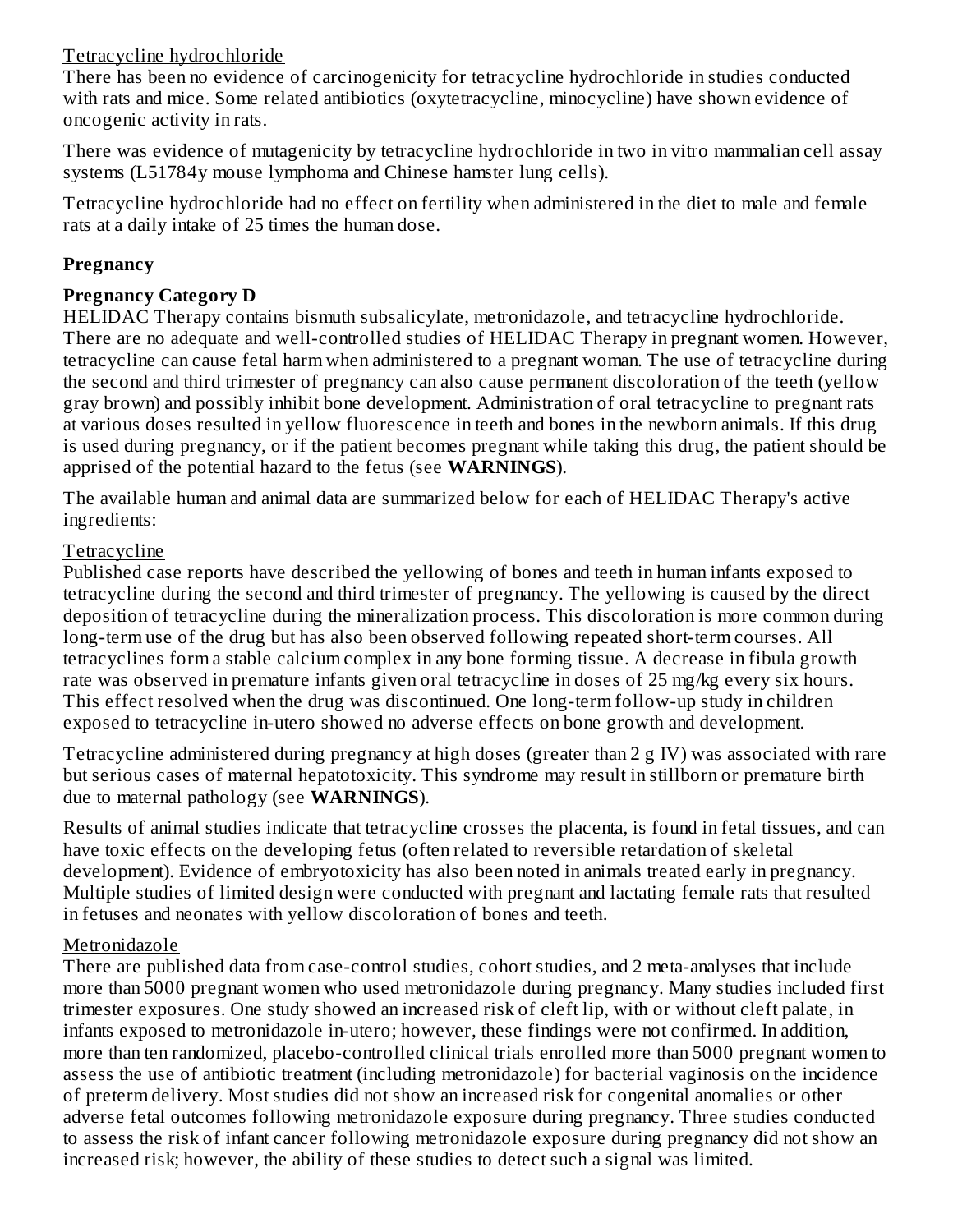Metronidazole crosses the placental barrier and its effects on the human fetal organogenesis are not known. No fetotoxicity was observed when metronidazole was administered orally to pregnant mice at 10 mg/kg/day, approximately 5 percent of the indicated human dose (1500 mg/day) based on body surface area; however in a single small study where the drug was administered intraperitoneally, some intrauterine deaths were observed. The relationship of these findings to the drug is unknown.

#### Bismuth subsalicylate

Animal reproductive studies have not been conducted with bismuth subsalicylate. It is also not known whether bismuth subsalicylate can cause fetal harm when administered to a pregnant woman or can affect reproduction capacity.

**Labor and Delivery:** The effect of this therapy on labor and delivery is unknown.

**Nursing Mothers:** HELIDAC Therapy contains bismuth subsalicylate, metronidazole, and tetracycline hydrochloride. Metronidazole is present in human milk at concentrations similar to maternal serum levels, and infant serum levels can be close to or comparable to infant therapeutic levels. Because of the potential for tumorigenicity shown for metronidazole in animal studies, a decision should be made whether to discontinue nursing or to discontinue metronidazole, taking into account the importance of the therapy to the mother. Alternatively, a nursing mother may choose to pump and discard human milk for the duration of HELIDAC Therapy, and for 24 hours after therapy ends and feed her infant stored human milk or formula.

Tetracycline is present in human milk at concentrations similar to maternal serum levels; however, it binds with calcium in human milk. Data indicate that oral absorption of tetracycline in infants is low due to the calcium binding in human milk. It is not known whether bismuth subsalicyate is excreted in human milk.

**Pediatric Us e:** Safety and effectiveness of HELIDAC Therapy in pediatric patients infected with *H. pylori* have not been established.

Tetracycline use in children may cause permanent discoloration of the teeth. Enamel hypoplasia has also been reported. HELIDAC Therapy should not be used in children up to 8 years of age (see **WARNINGS**).

**Geriatric Us e:** Clinical studies of HELIDAC Therapy did not include sufficient numbers of subjects aged 65 and over to determine whether they respond differently from younger subjects. Other reported clinical experience has not identified differences in responses between the elderly and younger patients. In general, elderly patients may have a greater frequency of decreased hepatic, renal, or cardiac function, and concomitant diseases or other drug therapies. Bismuth subsalicylate, a component of HELIDAC Therapy, is known to be substantially excreted by the kidney, and the risk of adverse reactions may be greater in patients with impaired renal function. Because elderly patients are more likely to have decreased renal function, additional monitoring may be required (see **CONTRAINDICATIONS**).

**Renal Impairment:** The antianabolic action of the tetracyclines may cause an increase in blood urea nitrogen (BUN). While this is not a problem in those with normal renal function, in patients with significantly impaired renal function, higher serum levels of tetracycline may lead to azotemia, hyperphosphatemia, and acidosis (see **CONTRAINDICATIONS**).

**Hepatic Impairment:** Patients with severe hepatic disease metabolize metronidazole slowly, with resultant accumulation of metronidazole and its metabolites in plasma. Use HELIDAC Therapy with caution in patients with hepatic impairment (see **PRECAUTIONS**).

# **ADVERSE REACTIONS:**

Clinical Trials Experience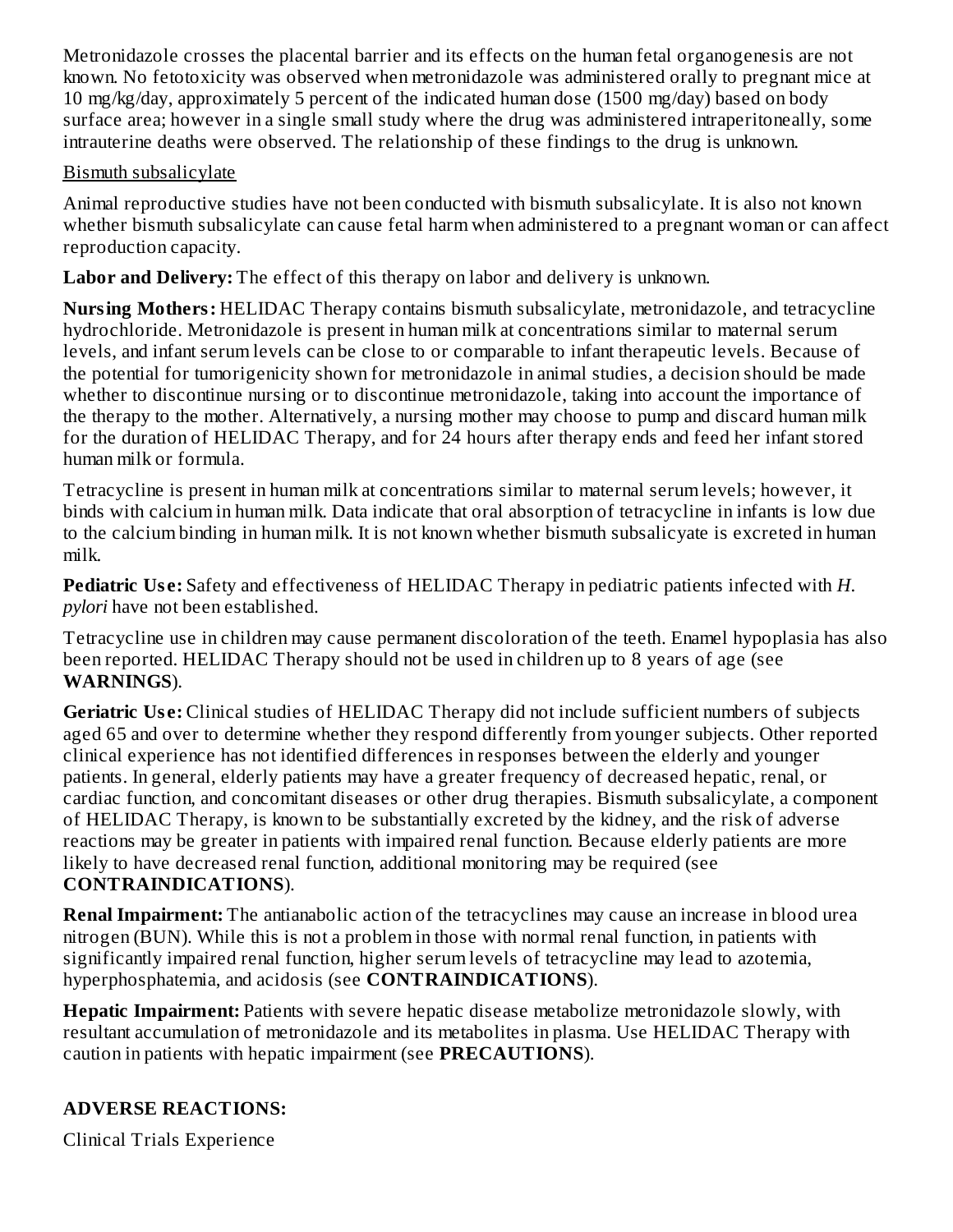Because clinical trials are conducted under widely varying conditions, adverse reaction rates observed in the clinical trials of a drug cannot be directly compared to rates in the clinical trials of another drug and may not reflect the rates observed in practice.

The most common adverse reactions  $(≥ 1%)$  reported in clinical trials when all three components of this therapy were given concomitantly are listed in Table 1 below. The majority of the adverse reactions were related to the gastrointestinal tract, were reversible, and infrequently led to discontinuation of therapy.

|                                    | Bismuth Subsalicylate, Metronidazole, and |
|------------------------------------|-------------------------------------------|
|                                    | Tetracycline $\ddagger (N = 266)$         |
| <b>Adverse Reactions</b>           | % Patients                                |
| Nausea                             | 12.0                                      |
| Diarrhea                           | 6.8                                       |
| Abdominal Pain                     | 6.8                                       |
| Melena                             | 3.0                                       |
| <b>Upper Respiratory Infection</b> | 2.3                                       |
| Constipation                       | 1.9                                       |
| Anorexia                           | 1.5                                       |
| Asthenia                           | 1.5                                       |
| Vomiting                           | 1.5                                       |
| Discolored Tongue*                 | 1.5                                       |
| Headache                           | 1.5                                       |
| Dyspepsia                          | 1.5                                       |
| Dizziness                          | 1.5                                       |
| Stool Abnormality**                | 1.1                                       |
| Duodenal Ulcer                     | 1.1                                       |
| Sinusitis                          | 1.1                                       |
| Taste Perversion***                | 1.1                                       |
| Flatulence                         | 1.1                                       |
| GI Hemorrhage                      | 1.1                                       |
| Pain                               | 1.1                                       |
| Insomnia                           | 1.1                                       |
| Anal Discomfort                    | 1.1                                       |
| Paresthesia                        | 1.1                                       |

Table 1: Incidence of Adverse Reactions Reported in Clinical Trials  $( \geq 1\%)$   $\dagger$ 

\* darkening of the tongue

\*\* black or dark stools

\*\*\* metallic taste

† Includes reactions reported at ≥1% in patients taking bismuth subsalicylate, metronidazole, and tetracycline in Studies 1, 2, 3, and 4 (see **CLINICAL STUDIES**).

 $\ddagger$  In Studies 1, 2, and 3(N = 197), most patients were on concomitant acid suppression therapy.

The additional adverse reactions  $(1\%)$  reported in clinical trials when all three components of this therapy were given concomitantly are listed below and divided by body system:

**Gastrointestinal:** dry mouth, dysphagia, eructation, GI monilia, glossitis, intestinal obstruction, rectal hemorrhage, stomatitis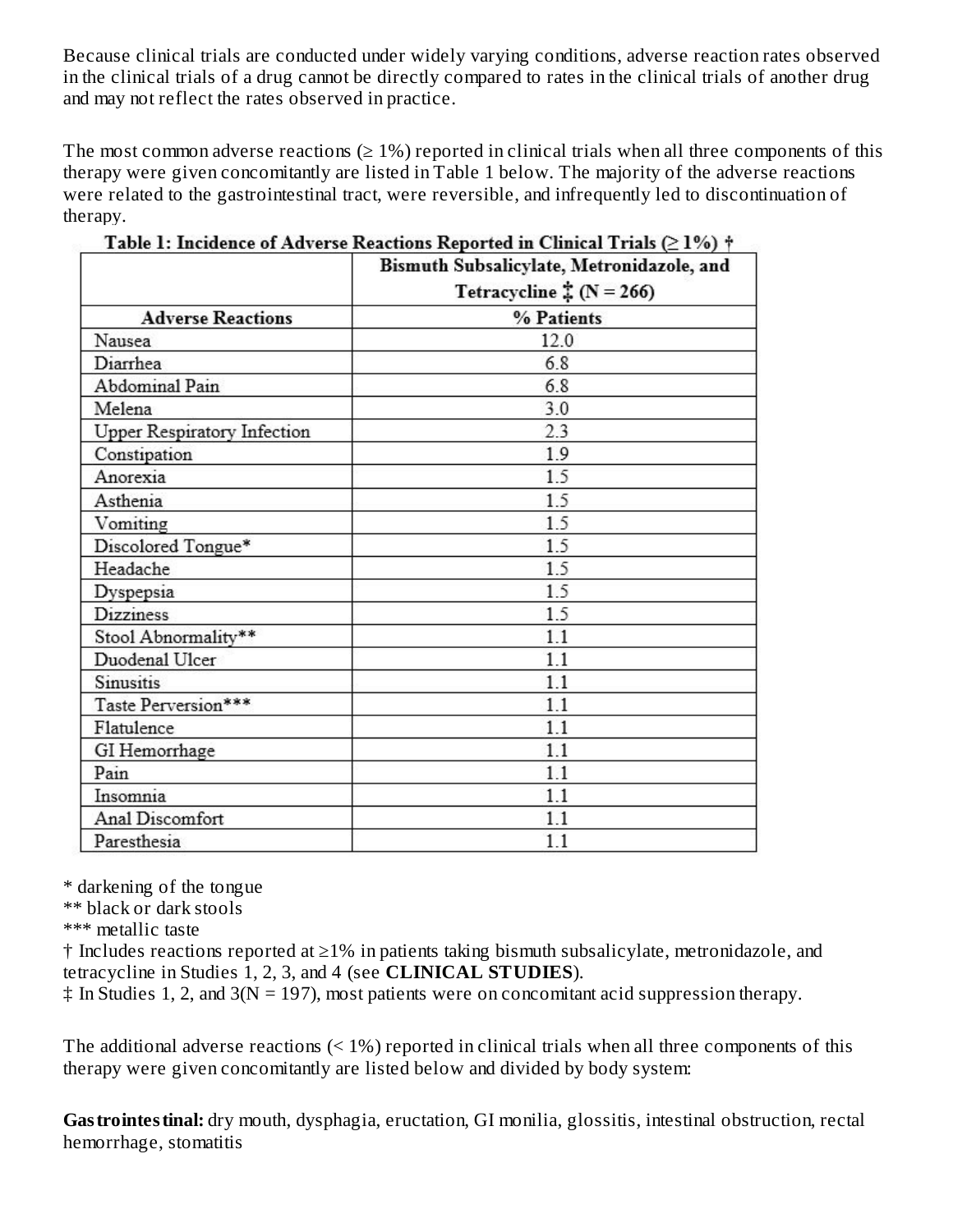**Skin:** acne, ecchymosis, photosensitivity reaction (see **PRECAUTIONS**), pruritus, rash

**Cardiovas cular:** cerebral ischemia, chest pain, hypertension, myocardial infarction

**CNS:** nervousness, somnolence

**Mus culoskeletal:** arthritis, rheumatoid arthritis, tendonitis

**Metabolic:** SGOT increase, SGPT increase

**Urogenital:** urinary tract infection

**Other:** conjunctivitis, flu syndrome, infection, malaise, neoplasm, rhinitis, syncope, tooth disorder

#### **Other Important Advers e Reactions from Labeling for the Individual Components of HELIDAC Therapy**

#### Metronidazole

*Blood and Lymphatic system disorders:* Reversible neutropenia (leucopenia) in cases of prolonged treatment; rarely reversible thrombocytopenia however no persistent hematological abnormalities attributable to metronidazole have been observed (see **PRECAUTIONS**).

*Cardiac disorders:* Flattening of the T-wave may be seen in electrocardiographic tracings.

*Gastrointestinal disorders:* Nausea, vomiting, diarrhea, abdominal pain, constipation, anorexia, metallic taste, furry tongue, glossitis, stomatitis and candida overgrowth (see **PRECAUTIONS**).

*Hypersensitivity/Immune system disorders:* Urticaria, erythematous rash, Stevens-Johnson syndrome, toxic epidermal necrolysis, flushing, nasal congestion, dryness of the mouth (or vagina or vulva), and fever (see **CONTRAINDICATIONS**).

*Metabolism and nutrition disorders:* Pancreatitis.

*Nervous system disorders:* Convulsive seizures, encephalopathy, aseptic meningitis, optic and peripheral neuropathy, headache, syncope, dizziness, vertigo, incoordination, ataxia, confusion, dysarthria, irritability, depression, weakness, and insomnia (see **WARNINGS**).

*Dermatologic disorders:* Erythematous rash and pruritus.

*Renal and urinary disorders:* Dysuria, cystitis, polyuria, incontinence, darkened urine, and a sense of pelvic pressure.

*Other:* Dyspareunia, decrease of libido, proctitis, joint pains.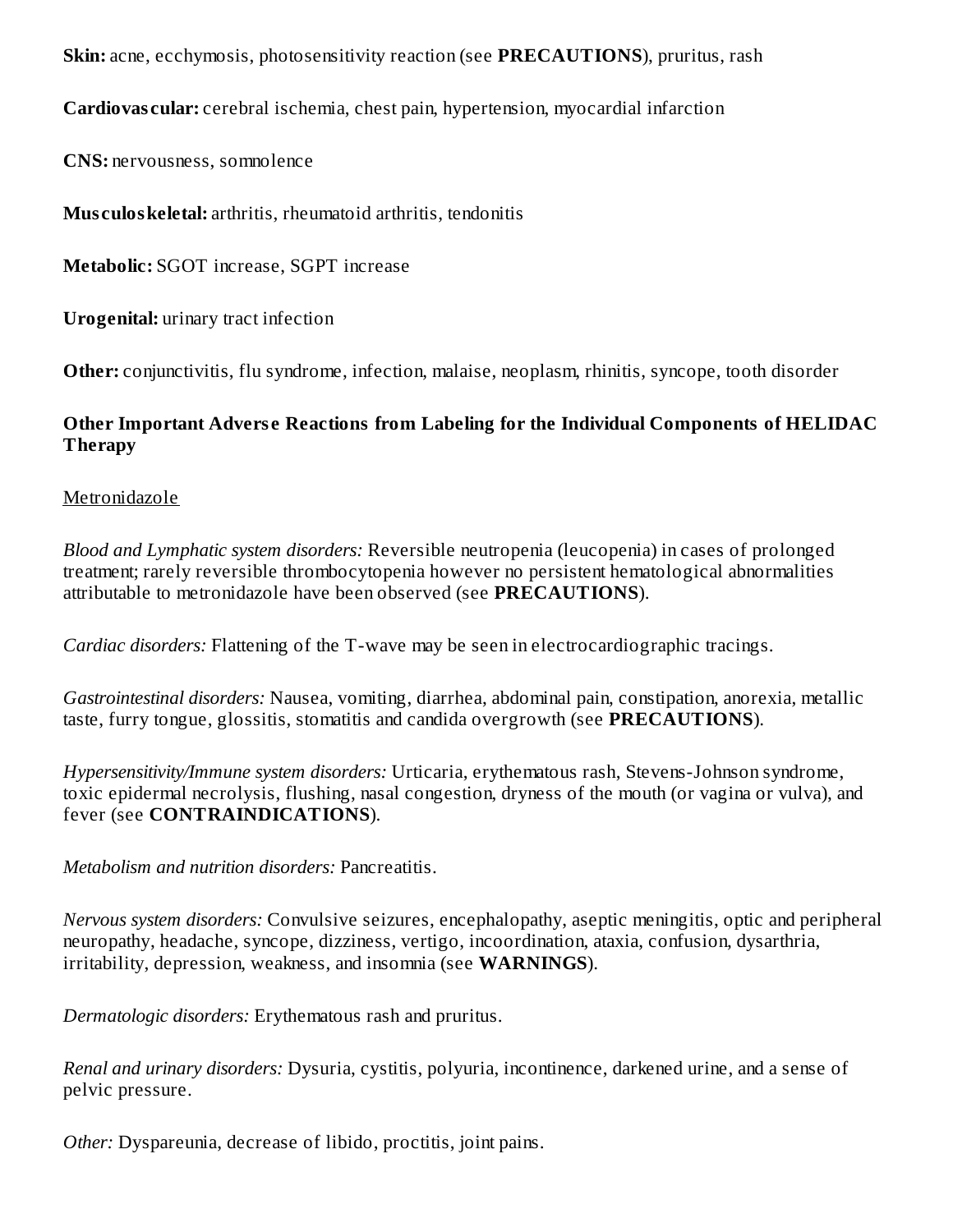### Tetracycline Hydrochloride

*Blood and lymphatic system disorders:* Hemolytic anemia, thrombocytopenia, thrombocytopenic purpura, neutropenia, and eosinophilia.

*Gastrointestinal disorders:* Nausea, vomiting, diarrhea, anorexia, glossitis, black hairy tongue, dysphagia, enterocolitis, inflammatory lesions (with Candida overgrowth) in the anogenital region, esophagitis and esophageal ulceration.

*Nervous system disorders:* Intracranial hypertension including pseudotumor cerebri, tinnitus, and myasthenic syndrome.

*Renal and urinary disorders:* Increased BUN.

*Skin and subcutaneous tissue disorders:* Maculopapular and erythematous rashes, DRESS syndrome (drug rash with eosinophilia and systemic symptoms), Steven-Johnson syndrome, toxic epidermal necrolysis, erythema multiforme, onycholysis, discoloration of the nails, exfoliative dermatitis and photosensitivity have been rarely reported (see **WARNINGS**).

*Liver:* Hepatotoxicity and liver failure.

*Hypersensitivity reactions:* Urticaria, angioedema, anaphylaxis, Henoch-Schonlein purpura, pericarditis, exacerbation of systemic lupus erythematosus, and serum sickness-like reactions.

#### **To report SUSPECTED ADVERSE REACTIONS, contact Casper Pharma LLC. at 1-844-5- CASPER (1-844-522-7737) or FDA at 1-800-FDA-1088 or www.fda.gov/medwatch.**

# **OVERDOSAGE:**

In case of an overdose, patients should contact a physician, poison control center, or emergency room.

**Bismuth Subsalicylate:** The main concern of an acute bismuth subsalicylate (BSS) overdose focuses on the salicylate burden and not on bismuth, since less than 1% of the bismuth is normally absorbed. Each 262.4-mg tablet of BSS contains an amount of salicylate comparable to approximately 130 mg aspirin. Acute ingestion of less than 150 mg/kg of aspirin (i.e., less than one tablet of bismuth subsalicylate per kilogram of body weight) is not expected to lead to toxicity. Mild to moderate toxicity may result from the ingestion of 150 to 300 mg/kg, while severe toxicity may occur from ingestions over 300 mg/kg. Salicylate intoxication presents a complex clinical picture. Multiple respiratory and metabolic effects result in fluid, electrolyte, glucose, and acid-base disturbances. Initial symptoms of salicylate toxicity include hyperpnea, nausea, vomiting, tinnitus, hyperpyrexia, lethargy, tachycardia, and confusion. In severe cases, these symptoms may progress to severe hyperpnea, convulsions, pulmonary or cerebral edema, respiratory failure, cardiovascular collapse, coma, and death.

Treatment: There is no specific antidote for salicylate poisoning. If there are no contraindications, vomiting should be induced as soon as possible with syrup of ipecac, or gastric lavage should be instituted, provided that no more than one hour has elapsed since ingestion. Activated charcoal and a cathartic may be administered as primary decontamination therapy in those cases where greater than one hour has elapsed since ingestion, or to further decontaminate the gastrointestinal tract in those who have already received ipecac or gastric lavage. Plasma salicylate levels may be useful; a common nomogram can be used to help predict the severity of intoxication. Supportive and symptomatic treatment should be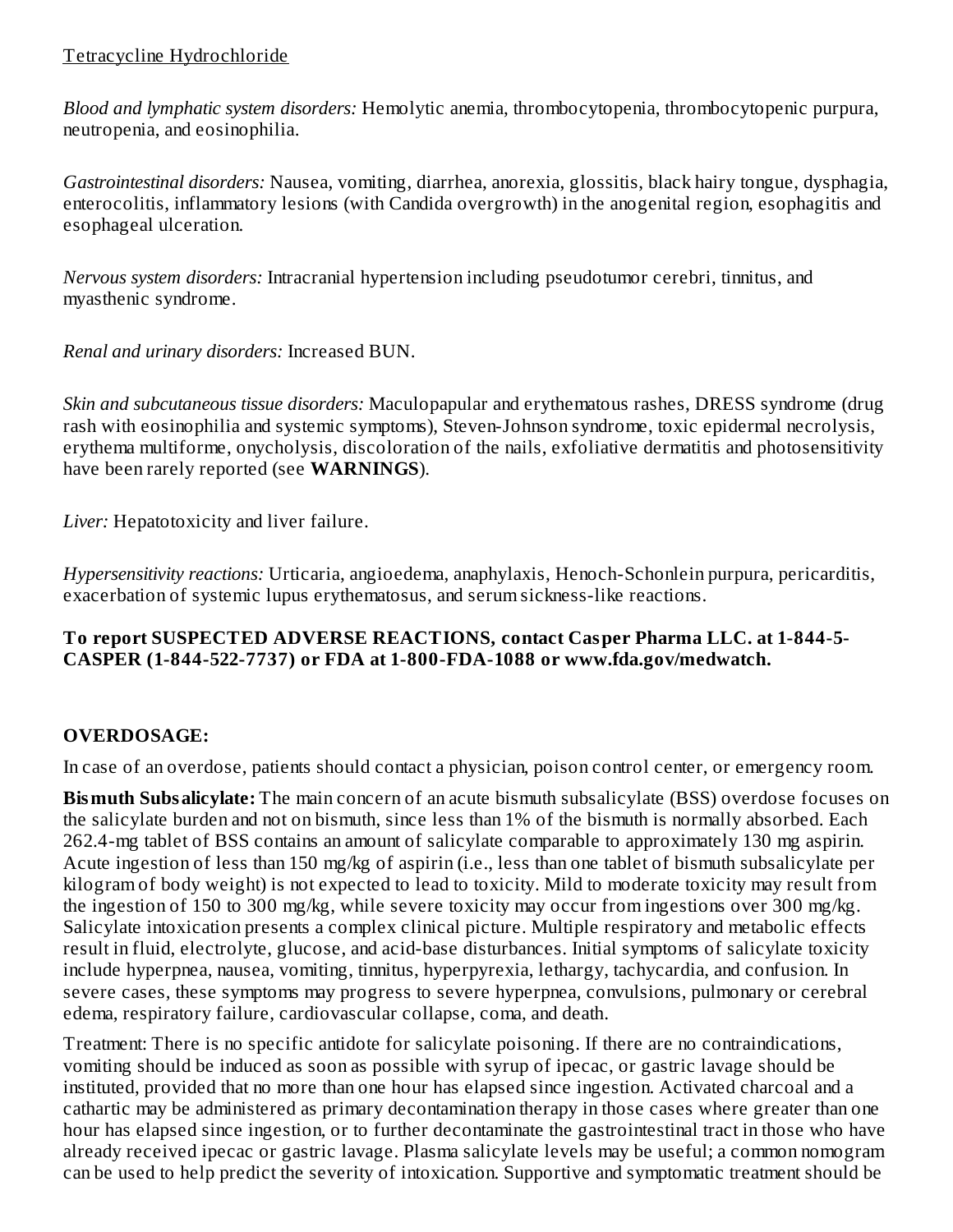provided, with emphasis on correcting fluid, electrolyte, blood glucose, and acid-base disturbances. Elimination may be enhanced by urinary alkalinization, hemodialysis, or hemoperfusion. Since hemodialysis aids in correcting acid-base disturbances, this method may be preferred over hemoperfusion.

**Metronidazole:** Symptoms of metronidazole toxicity include nausea, vomiting, and neurotoxic effects such as ataxia, seizures and peripheral neuropathy.

Treatment: There is no specific antidote for metronidazole overdose. Management of the patient should consist of symptomatic and supportive therapy. Metronidazole is dialyzable.

**Tetracycline:** Therapeutic and overdose quantities of tetracycline can cause gastrointestinal symptoms such as nausea, vomiting, and diarrhea.

Treatment: There is no specific antidote for tetracycline overdose. Management of the patient should consist of symptomatic and supportive therapy. Tetracycline is not dialyzable.

## **DOSAGE AND ADMINISTRATION:**

**Adults:** The recommended dosages are: bismuth subsalicylate, 525 mg (two 262.4 mg-chewable tablets), metronidazole, 250 mg (one 250-mg tablet), and tetracycline hydrochloride, 500 mg (one 500 mg capsule) taken four times daily for 14 days plus an  $\rm{H}_{2}$  antagonist approved for the treatment of acute duodenal ulcer. Patients should be instructed to take the medicines at mealtimes and at bedtime. The bismuth subsalicylate tablets should be chewed and swallowed. The metronidazole tablet and tetracycline hydrochloride capsule should be swallowed whole with a full glass of water (8 ounces). Concomitantly prescribed  $H_2$  antagonist therapy should be taken as directed.

Ingestion of adequate amounts of fluid, particularly with the bedtime dose of tetracycline hydrochloride, is recommended to reduce the risk of esophageal irritation and ulceration (see **ADVERSE REACTIONS**).

Missed doses can be made up by continuing the normal dosing schedule until the medication is gone. Patients should not take double doses. If more than 4 doses are missed, the prescriber should be contacted.

## **HOW SUPPLIED:**

The HELIDAC Therapy is supplied in a carton containing patient instructions, patient reminders, and 14 blister cards, each card containing the following daily dosage:

8 bismuth subsalicylate 262.4-mg chewable tablets, each pink round tablet debossed "W10".

4 metronidazole 250-mg tablets are round, white, debossed with "WPI" on one side and "3969" on the other.

4 tetracycline hydrochloride 500-mg capsules, each black/yellow capsule imprinted with "WPI" on cap and "2235" on the body.

**NDC** 70199-021-14 carton containing 14 days of therapy Store at 20° to 25° C (68° to 77° F). [See USP Controlled Room Temperature.].

# **CLINICAL STUDIES:**

**Eradication of** *H. pylori* **in Patients with Active Duodenal Ulcer Dis eas e:** Three clinical trials in the U.S. (Studies 1, 2 and 3) evaluated the effect of therapy on the eradication of *H. pylori* using bismuth subsalicylate, metronidazole, and tetracycline hydrochloride. The patient population in these studies consisted predominantly of duodenal ulcer patients with active disease. In addition to bismuth subsalicylate, metronidazole, tetracycline hydrochloride triple therapy, most patients were also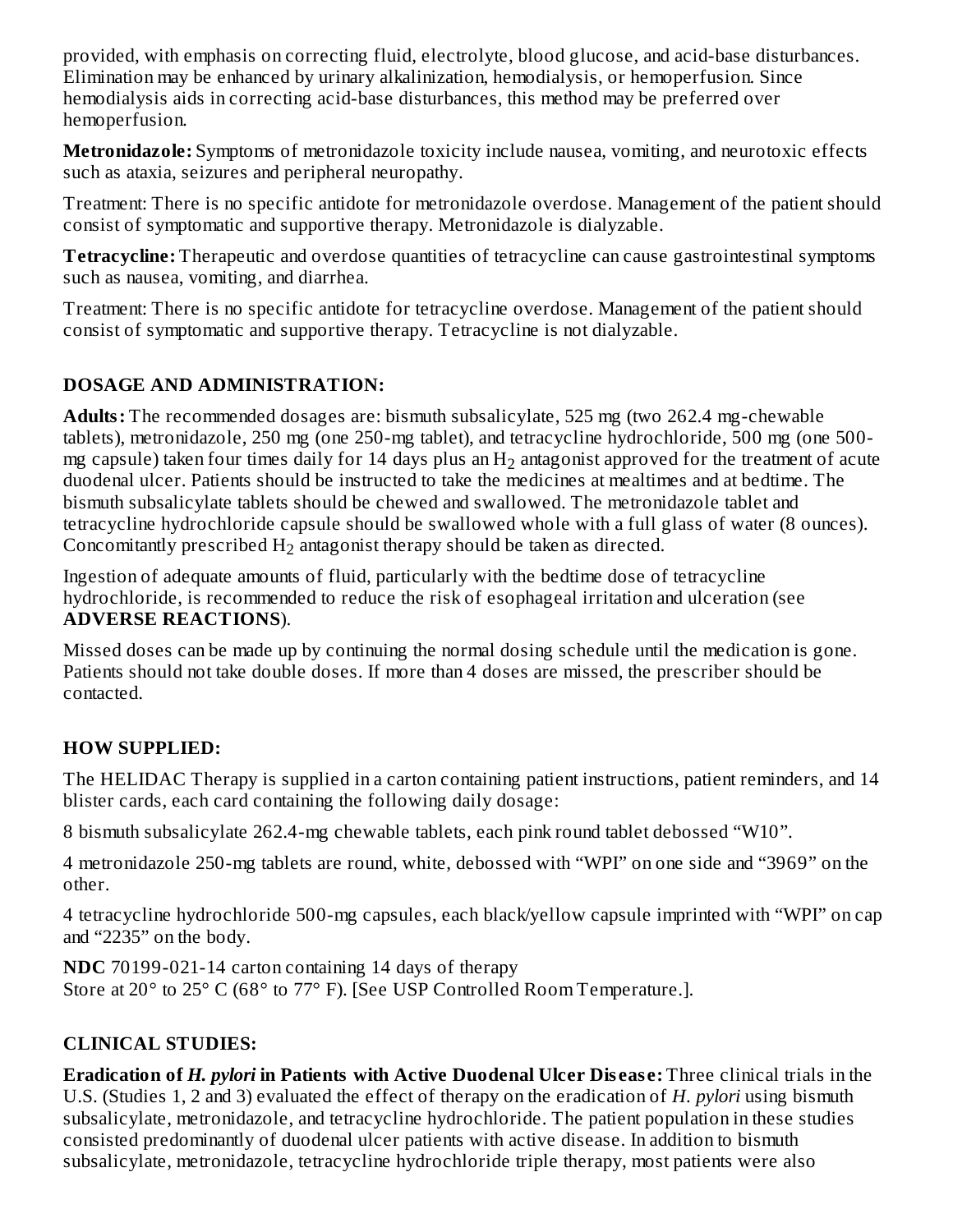prescribed antisecretory therapy at doses recommended for ulcer healing, with the majority receiving ranitidine. The efficacy in these studies was assessed using *H. pylori* eradication, or cure of infection. Use of cure of infection as a surrogate for reduced ulcer recurrence is based on an extensive review of the literature. Eradication rates are derived from results of Studies 1 (randomized, controlled study) and Study 3 (uncontrolled, nonrandomized) and are shown in Table 2. *H. pylori* eradication was defined as no positive test (culture, histology, rapid urease, or 13C breath test) at least 4 weeks following the end of treatment. In the analysis performed, dropouts and patients with missing *H. pylori* tests post-treatment were excluded. HELIDAC Therapy (bismuth subsalicylate, metronidazole, and tetracycline hydrochloride) was effective in eradicating *H. pylori*.

Table 2: H. pvlori Eradication Rates in Patients with Active Duodenal Ulcer Disease (Studies 1 and 3)

| <b>Study Number</b> | <b>Eradication Rate in Duodenal Ulcer</b><br>Patients <sup>+</sup> | 95% Confidence Intervals |  |
|---------------------|--------------------------------------------------------------------|--------------------------|--|
| Study 1             | 77%<br>$(N = 39)$                                                  | $61\% - 89\%$            |  |
| Study 3             | 82%<br>$(N = 51)$                                                  | $70\% - 92\%$            |  |

† Evaluable patients were defined as having a confirmed duodenal ulcer within 2 years prior to treatment and having taken 14 days of bismuth subsalicylate, metronidazole, and tetracycline (range 11 to 17 days). Eradication was defined as no evidence of *H. pylori* infection by culture, histology, rapid urease test and/or urea breath test from at least 4 weeks post-treatment up to 1 year posttreatment.

Study 2 evaluated the long-term outcome in patients treated for active duodenal ulcer by frequently monitoring for ulcer recurrence for up to 1 year after therapy. This study compared patients who received bismuth subsalicylate (BSS), metronidazole (MTZ), and tetracycline hydrochloride (TCN) for 2 weeks with ranitidine to those who received ranitidine alone. The ulcer recurrence rates at 6 months (Table 3) and one year (Table 4) regardless of post-treatment eradication status are summarized below for duodenal ulcer patients who were *H. pylori* positive at baseline.

| $\mathbf{1}$ . The contract of the contract of the contract of the contract of the contract of the contract of the contract of the contract of the contract of the contract of the contract of the contract of the contract of th |                                                       |
|-----------------------------------------------------------------------------------------------------------------------------------------------------------------------------------------------------------------------------------|-------------------------------------------------------|
|                                                                                                                                                                                                                                   | Table 3: Duodenal Ulcer Recurrence Rates at 6 Months† |

| Therapy                  | <b>All Patients</b> | H. pylori Negative Patients<br><b>Post-Treatment</b> |
|--------------------------|---------------------|------------------------------------------------------|
| BSS/MTZ/TCN + Ranitidine | $4\%$ (1/25)        | $6\%$ (1/18)                                         |
| Ranitidine               | 85% (17/20)         | $100\% (1/1)$                                        |

| Table 4: Duodenal Ulcer Recurrence Rates at 12 Months† |  |  |  |  |
|--------------------------------------------------------|--|--|--|--|
|                                                        |  |  |  |  |

| Therapy                  | <b>All Patients</b> | H. pylori Negative Patients<br><b>Post-Treatment</b> |
|--------------------------|---------------------|------------------------------------------------------|
| BSS/MTZ/TCN + Ranitidine | $9\% (2/22)$        | $13\% (2/16)$                                        |
| Ranitidine               | 95% (18/19)         | $100\% (1/1)$                                        |

† Includes all patients randomized to therapy who were *H. pylori* positive at baseline (by culture, histology, and/or urea breath test) who had ulcer healing and 24 or 48 weeks of endoscopic follow-up data.

**Eradication of** *H. pylori* **in Patients with a History of Duodenal Ulcer Dis eas e:** A controlled, multicenter trial (Study 4) in the U.S. compared the rates of eradication of *H. pylori* following 14 days of treatment with HELIDAC Therapy (bismuth subsalicylate, metronidazole, and tetracycline hydrochloride) or control (bismuth subsalicylate, metronidazole placebo, and tetracycline placebo) in 103 patients infected with *H. pylori* who had a history of duodenal ulcer disease. No H2-receptor antagonist was used. *H. pylori* eradication was assessed by rapid urease testing, histology, and culture at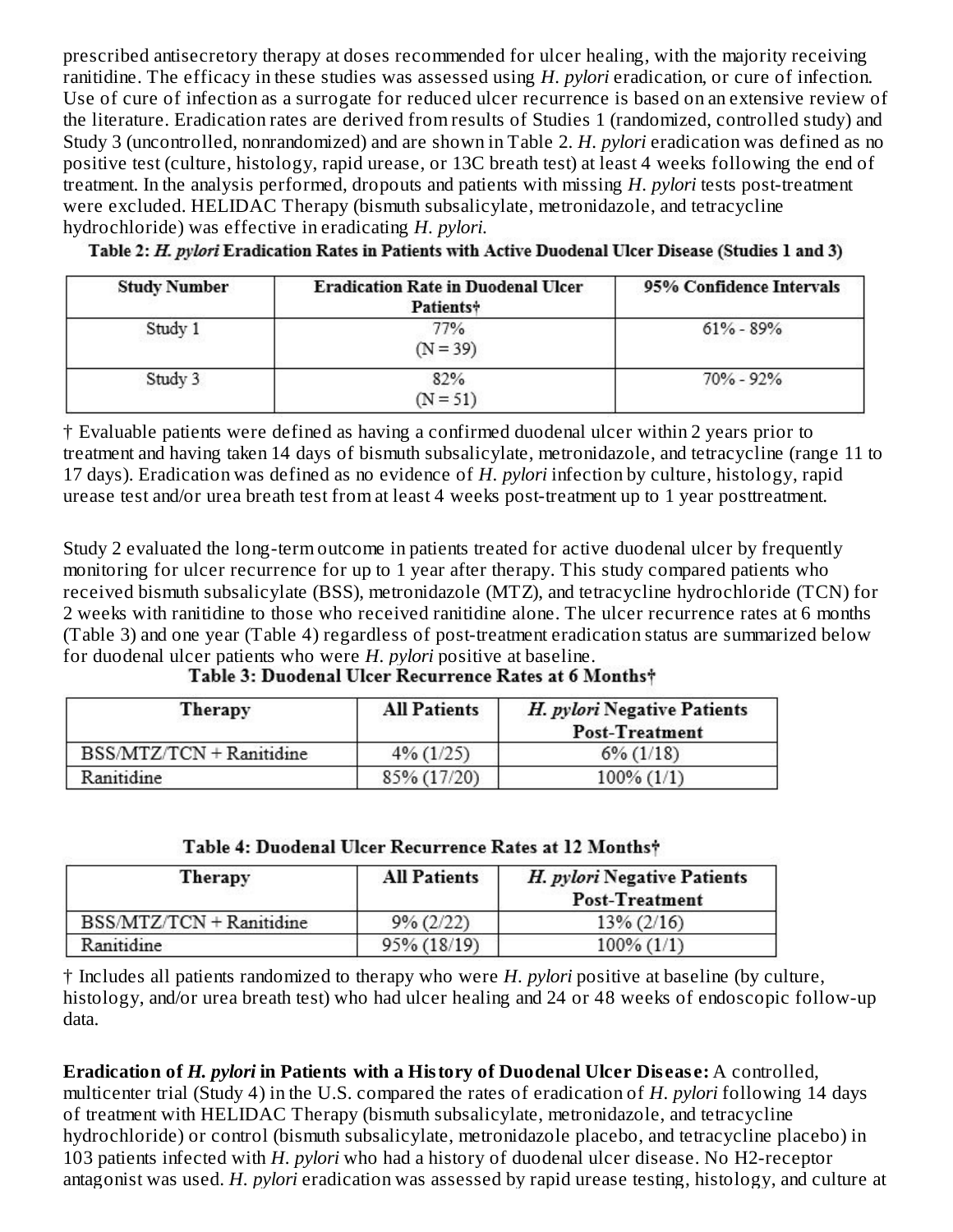antagonist was used. *H. pylori* eradication was assessed by rapid urease testing, histology, and culture at least 4 weeks after the last dose. HELIDAC Therapy was effective in eradicating *H. pylori*. The eradication rates are noted in the table below:

| Population                                      | <b>Evaluable Population</b> *    |              | <b>Intent-To-Treat Population</b> # |                         |  |
|-------------------------------------------------|----------------------------------|--------------|-------------------------------------|-------------------------|--|
| <b>Therapy</b>                                  | <b>HELIDAC</b><br><b>Therapy</b> | Control      | <b>HELIDAC</b><br><b>Therapy</b>    | Control<br>6%<br>(2/32) |  |
| <b>Eradication Rate</b><br>(Number of Patients) | 71%<br>(40/56)                   | 7%<br>(2/30) | 72%<br>(41/57)                      |                         |  |
| 95% confidence interval                         | 60, 83                           | $0^2$ , 16   | 60, 84                              | $0^a$ , 15              |  |

#### Table 5: H.pylori Eradication Rates in Patients with a

History of Duodenal Ulcer Disease (Study 4)

<sup>a</sup> The lower limit for this calculation was -2.2 but was truncated to 0 for reporting purposes.

† Evaluable patients were defined as having a history of a confirmed duodenal ulcer prior to treatment and having taken  $\geq 70\%$  of each component of HELIDAC Therapy (bismuth subsalicylate, metronidazole, tetracycline hydrochloride) during the 14-day dosing period. Eradication was defined as no evidence of *H. pylori* infection by two or three diagnostic tests (culture, histology, and rapid urease test) from at least 4 weeks to 6 weeks post-treatment. Excluded from the evaluable population were patients who were noncompliant with medication, patients who were not infected with *H. pylori* at baseline, and patients without ulcer documentation. Three patients in the HELIDAC Therapy group and one patient in the Control group were included as eradication failures because they withdrew from the study due to treatment-related adverse events.

‡ Patients were included in the analysis if they had documented *H. pylori* infection at baseline and had confirmed duodenal ulcer disease. All dropouts were included as failures of therapy. Eradication was defined as no evidence of *H. pylori* infection by culture, histology, or rapid urease test.

Compliance with the triple therapy regimen was also evaluated in the clinical study. In the intent-to-treat population, 93% of the HELIDAC Therapy group took at least 75% of their medication.

HELIDAC is a registered trademark of Casper Pharma LLC.

PEPTO-BISMOL is the registered trademark of The Procter & Gamble Company.

Bismuth Subsalicylate Chewable Tablets, 262.4 mg are manufactured by: WES Pharma Inc Westminster, MD 21157 USA

Metronidazole Tablets USP, 250 mg are manufactured by: Watson Pharma Private Limited Verna, Salcette Goa 403 722 INDIA

Tetracycline Hydrochloride Capsules USP, 500 mg are manufactured by: Watson Pharma Private Limited Verna, Salcette Goa 403 722 INDIA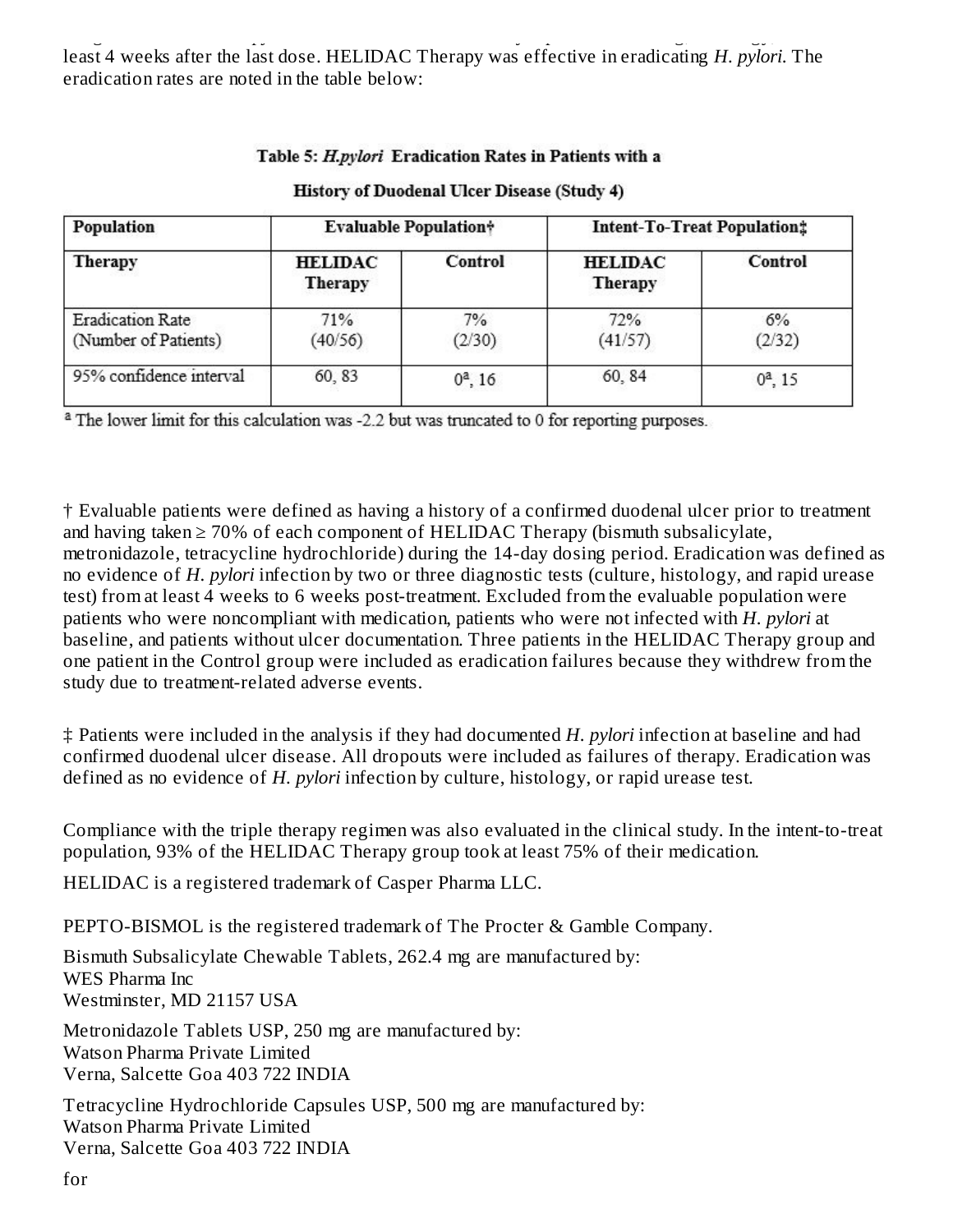## **Casper Pharma LLC.**

East Brunswick, NJ 08816

Issued: 08/2019

PIB02114-01

#### **PHARMACIST INFORMATION AND COUNSELING AID**

## **HELIDAC Therapy ®**

**To reduce the development of drug-resistant bacteria and maintain the effectiveness of Bismuth Subsalicylate Chewable Tablets/Metronidazole Tablets/Tetracycline Hydrochloride Capsules and other antibacterial drugs, Bismuth Subsalicylate Chewable Tablets/Metronidazole Tablets/Tetracycline Hydrochloride Capsules should be us ed only to treat or prevent infections that are proven or strongly suspected to be caus ed by bacteria.**

Casper Pharma LLC.

### **PHARMACIST INFORMATION AND COUNSELING AID**

Not intended for distribution to Patient

**• This Couns eling Aid contains concis e information for the Pharmacist and is meant to aid in couns eling; pleas e refer to the attached Package Ins ert for complete pres cribing information. • There is a detailed PATIENT INFORMATION BOOKLET contained in this package which should be read by the patient prior to initiating therapy.**

**• Instructions for opening the enclos ed dosing blister cards can be found on the top of this package.**

HELIDAC Therapy

bismuth subsalicylate metronidazole tablet tetracycline hydrochloride capsule

1. What is the most important information my patient should know about HELIDAC Therapy?

a. Scientists have discovered that most ulcers are caused by an infection from a specific germ called *H. pylori*. Helicobacter pylori *(H. pylori*) infection has been found to play a primary role in the pathogenesis of duodenal ulcers, and is considered the causative organism in 80% to 95% of patients with duodenal ulcers.

b. Each pill of every dose is important. Studies have shown that taking all this medicine is very important to eradicate all the ulcer-causing germs. If doses are skipped or treatment is stopped early, some of these germs may not be eradicated and another ulcer can develop.

2. What is HELIDAC Therapy?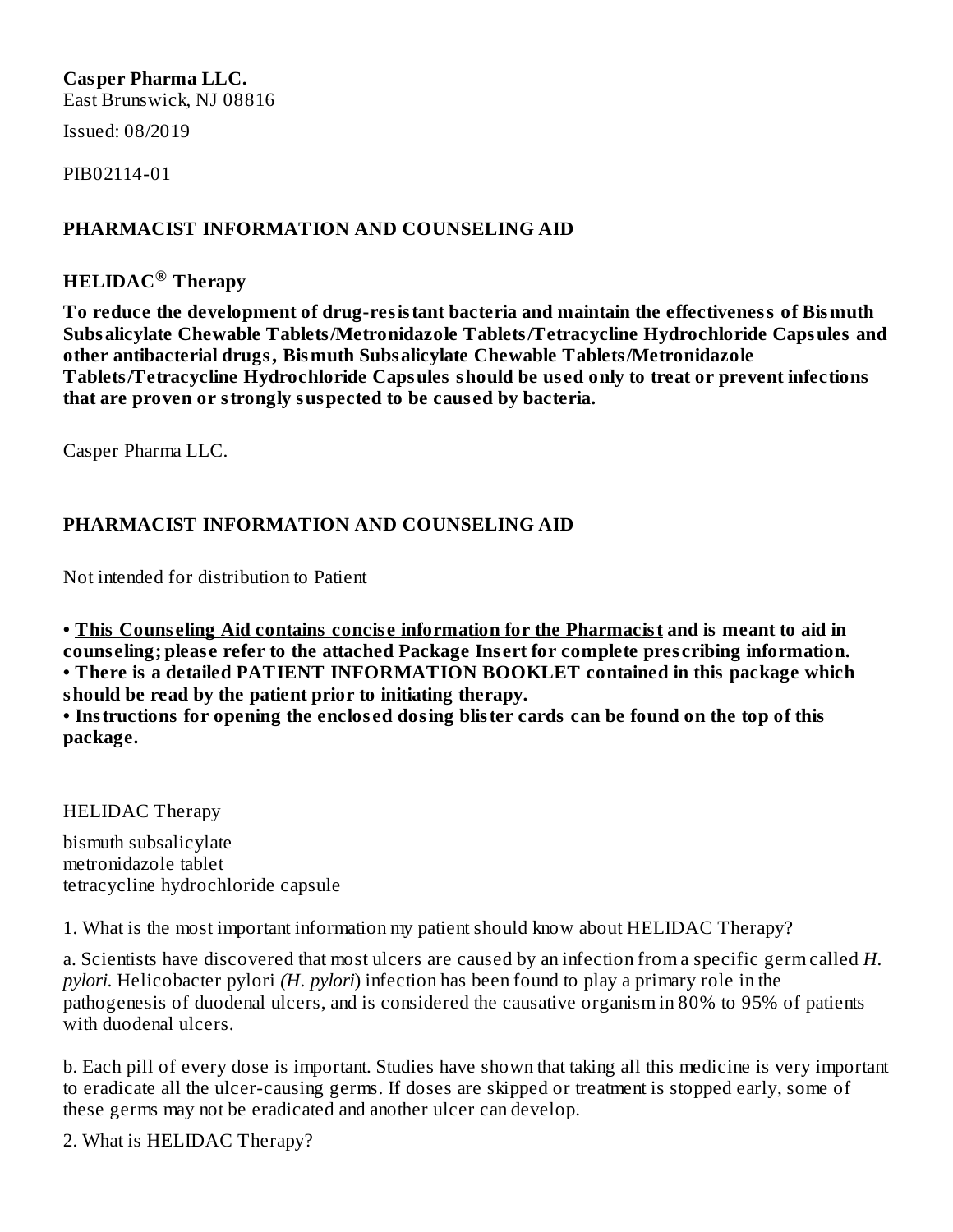a. The components of HELIDAC Therapy (bismuth subsalicylate, metronidazole, and tetracycline hydrochloride) are indicated for the treatment of patients with an active duodenal ulcer associated with *H. pylori* infection. The eradication of *H. pylori* has been demonstrated to reduce the risk of duodenal ulcer recurrence. Appropriate doses of an  $\rm H_{2}$  antagonist indicated for the treatment of active duodenal ulcer should be prescribed for ulcer healing.

b. HELIDAC Therapy is a combination of three antimicrobial agents: bismuth subsalicylate, metronidazole, and tetracycline hydrochloride. Clinical trials using this combination have demonstrated *H. pylori* eradication in up to 82% of patients with a duodenal ulcer. Please note: bismuth subsalicylate is used in this combination for its antimicrobial properties and not for symptomatic relief of upset stomach.

c. Clinical data show that eradication of *H. pylori* is directly related to compliance. This therapy has been designed to enhance compliance and contains 14 blister cards, one for each day of the 14-day treatment plan, with each card divided into the 4 daily doses. The therapy also contains a patientoriented information booklet and patient reminders.

3. Who should not take HELIDAC Therapy?

HELIDAC Therapy is contraindicated in the following patient populations:

a. Pregnant women. Advise pregnant women that HELIDAC Therapy can cause fetal harm due to the tetracycline it contains. Tetracycline use during the second and third trimesters of pregnancy can cause permanent discoloration of the teeth (yellow-gray brown) and may inhibit bone development.

b. Nursing women. Advise women to avoid feeding their infants with their milk during HELIDAC Therapy. Women should either discontinue feeding or pump and discard their milk during treatment and for 24 hours after the last dose.

c. Pediatric patients.

d. Patients with renal or hepatic impairment.

e. Patients with known hypersensitivity to bismuth subsalicylate, metronidazole or other nitroimidazole derivatives, or any of the tetracyclines; this product does not contain aspirin, but should not be administered to those patients who have a known allergy to aspirin or salicylates.

f. Patients with evidence of, or a history of, blood dyscrasias.

g. Administer with caution in patients with central nervous system diseases.

h. Administer with caution in elderly patients who may suffer from asymptomatic renal and hepatic dysfunction.

4. How should my patient take HELIDAC Therapy?

The medicines in this therapy have been demonstrated to treat the infection in the majority of cases when taken correctly. Treating the infection is important to reduce the risk of the ulcer coming back. (It may be useful to open the therapy and explain dosing while showing the patient one of the dosing blister cards.) Patients should be told that although it is common to feel better early in the course of therapy, the medication should be taken exactly as directed. Skipping doses or not completing the full course of therapy may (1) decrease the effectiveness of the immediate treatment and (2) increase the likelihood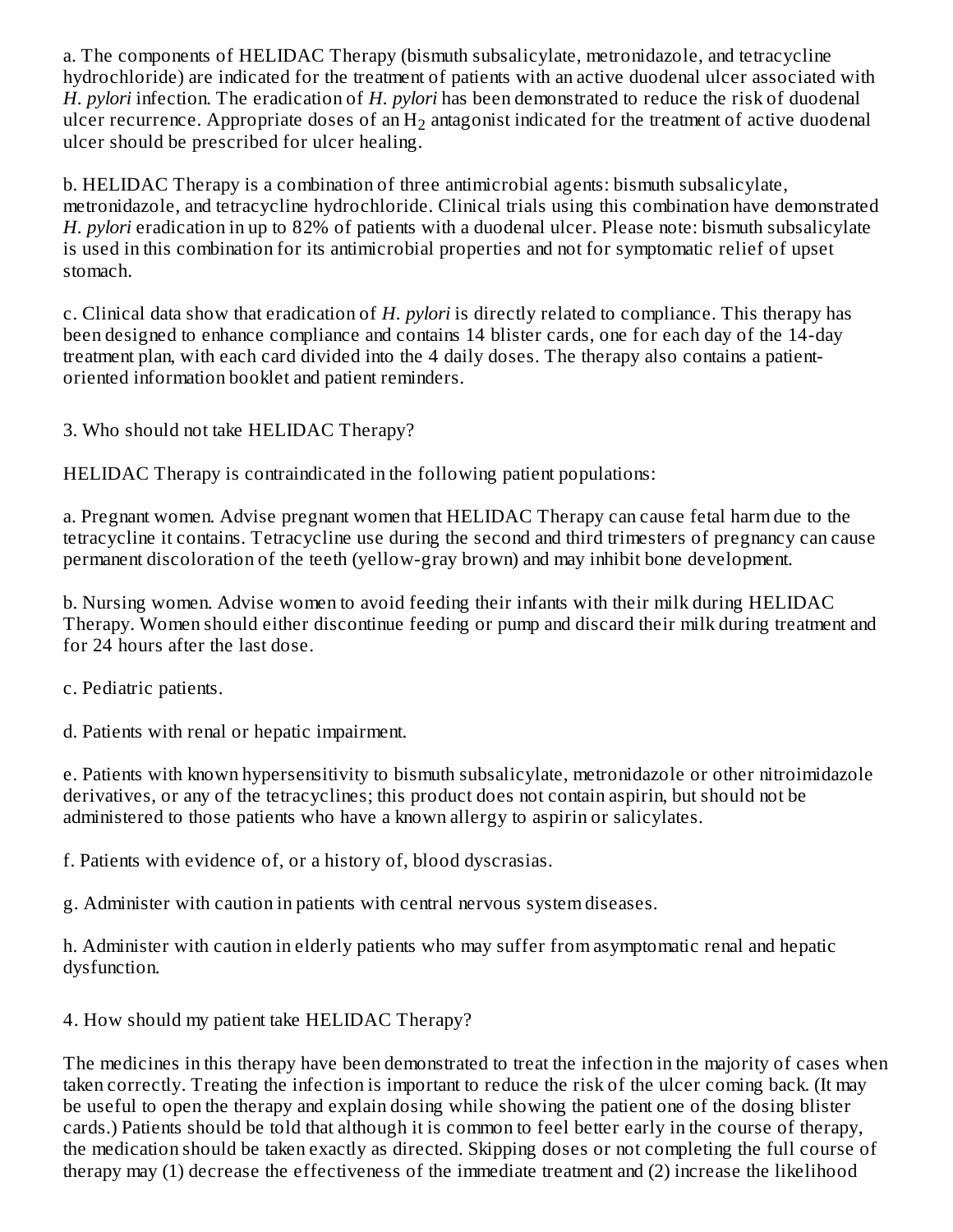that bacteria will develop resistance and will not be treatable by HELIDAC Therapy or other antibacterial drugs in the future.

a. Dosing:

i. Each dose includes 4 pills: 2 pink round chewable tablets (bismuth subsalicylate), 1 white round tablet (metronidazole), and 1 black and yellow capsule (tetracycline hydrochloride).

ii. Take 1 dose (all 4 pills) 4 times a day – at mealtimes and bedtime.

iii. Chew and swallow the 2 pink tablets.

iv. Then swallow the white tablet and black and yellow capsule whole with a full glass of water (8 ounces).

v. Remember: Chew-Chew-Swallow-Swallow = 1 dose.

vi. All 4 daily doses are contained on an individual blister card.

vii. This therapy contains 14 blister cards, one card for each day of the 14-day treatment plan.

viii. If you miss a dose, do not take a double dose. Instead, make up any missed doses by continuing your normal dosing schedule until the medication is gone. (Please contact prescriber if more than 4 doses are missed.)

ix. Each dose should be taken with a full glass of water (8 ounces), especially the bedtime dose (to reduce risk of esophageal irritation and ulceration due to tetracycline).

x. Concomitantly prescribed  $H_2$  antagonist therapy should be taken as directed.

b. In case of an overdose, patients should contact a physician, poison control center, or emergency room.

5. What should my patients avoid while taking HELIDAC Therapy?

Patients should avoid:

a. Methoxyflurane (an anaesthesia). Concurrent use of tetracycline and methoxyflurane has been reported to result in fatal renal toxicity.

b. Disulfiram (treatment for alcoholism) within the last 2 weeks. Psychotic episodes have been reported in patients using metronidazole and disulfiram concurrently.

c. Alcohol. There is a potential for a disulfiram-like interaction with metronidazole. Patients should be warned not to drink alcohol or products containing propylene glycol during therapy and for at least 3 days after completion of all doses due to potential metronidazole effects.

d. Antacids containing aluminum, calcium, or magnesium; preparations containing iron, zinc, or sodium bicarbonate; and milk or dairy products. Absorption of tetracycline may be impaired when coadministered.

e. The sun (or sunlamps) because of possible photosensitivity due to tetracycline.

f. Other medications without first consulting with your pharmacist or prescriber.

6. The administration of any of the following drugs with HELIDAC Therapy may result in adverse reactions or insufficient drug efficacies:

a. Oral contraceptives. As with many antibacterial preparations, concomitant use of HELIDAC Therapy may reduce the effectiveness of estrogen-containing oral contraceptives; breakthrough bleeding may occur. Patients should be advised to use an additional or different form of contraception. **Women who**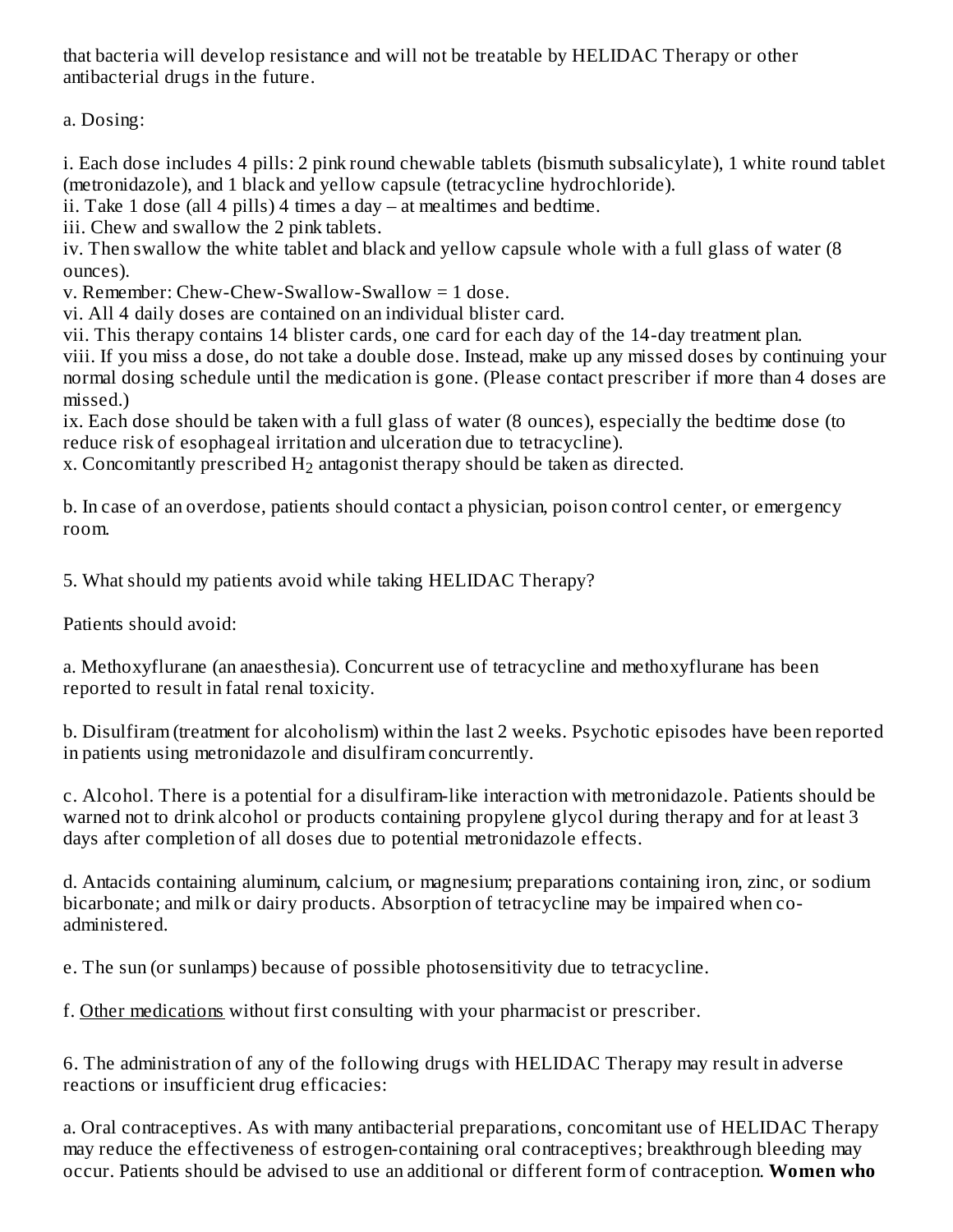#### **become pregnant while taking HELIDAC Therapy should be advis ed to notify their pres criber immediately.**

b. Anticoagulants. Individual components of HELIDAC Therapy have the potential to interact with anticoagulants. Monitoring anticoagulant therapy with appropriate adjustment of the anticoagulant dosage may be warranted if concurrent therapy is instituted. (See Package Insert.)

c. Lithium. In patients stabilized on relatively high doses of lithium, short-term metronidazole therapy has been associated with elevation of serum lithium and, in a few cases, signs of lithium toxicity. Serum lithium and serum creatinine should be obtained several days after beginning metronidazole to detect any increase that may precede clinical symptoms of lithium toxicity.

d. Antidiabetic agents. There is a possible enhanced hypoglycemic effect when given with salicylates.

e. Cimetidine. The simultaneous administration of drugs that decrease microsomal liver enzyme activity, such as cimetidine, may prolong the half-life and decrease plasma clearance of metronidazole.

f. Others. See the Package Insert regarding the following possible, suspected, or confirmed interactions: aspirin, probenecid, sulfinpyrazone, methoxyflurane, disulfiram (within 2 weeks), lithium, microsomal liver enzyme inducers, such as phenytoin or phenobarbital, and microsomal liver enzyme inhibitors.

g. Although there is an anticipated reduction in tetracycline systemic absorption due to an interaction with bismuth and/or bismuth subsalicylate tablet excipients (calcium carbonate), the relative contribution of systemic versus local antimicrobial activity against *H. pylori* for these agents has not been established.

7. What are possible or reasonably likely side effects of HELIDAC Therapy?

Adverse reactions associated with the individual components of HELIDAC Therapy have been well described and are included in the Package Insert. The most common adverse reactions  $(≥1.5%)$  are nausea (12.0%), diarrhea (6.8%), abdominal pain (6.8%), melena (3.0%), upper respiratory infection (2.3%), constipation (1.9%), anorexia (1.5%), asthenia (1.5%), vomiting (1.5%), discolored tongue (1.5%), headache (1.5%), dyspepsia (1.5%), and dizziness (1.5%). The majority of the events were related to the gastrointestinal tract, were reversible, and usually did not lead to discontinuation of therapy. Some other possible adverse reactions include:

a. Bismuth subsalicylate may cause a temporary and harmless darkening of the tongue and/or black stool. This should not be confused with melena (blood in the stool).

- b. Metallic taste in the mouth
- c. Temporary darkening of the urine (rare)
- d. Sore mouth
- e. Yeast infections in women

f. Tooth enamel discoloration and hypoplasia (spots on teeth). Use of tetracycline during tooth development (second and third trimesters of pregnancy, infancy, and childhood to 8 years) may cause permanent discoloration of the teeth.

g. Superinfections. Use of antibiotics may result in overgrowth of nonsusceptible organisms, including fungi.

h. Central Nervous Effects. All of the components of HELIDAC Therapy have been associated with central nervous effects such as seizures, peripheral neuropathy, neurotoxicity and intracranial hypertension.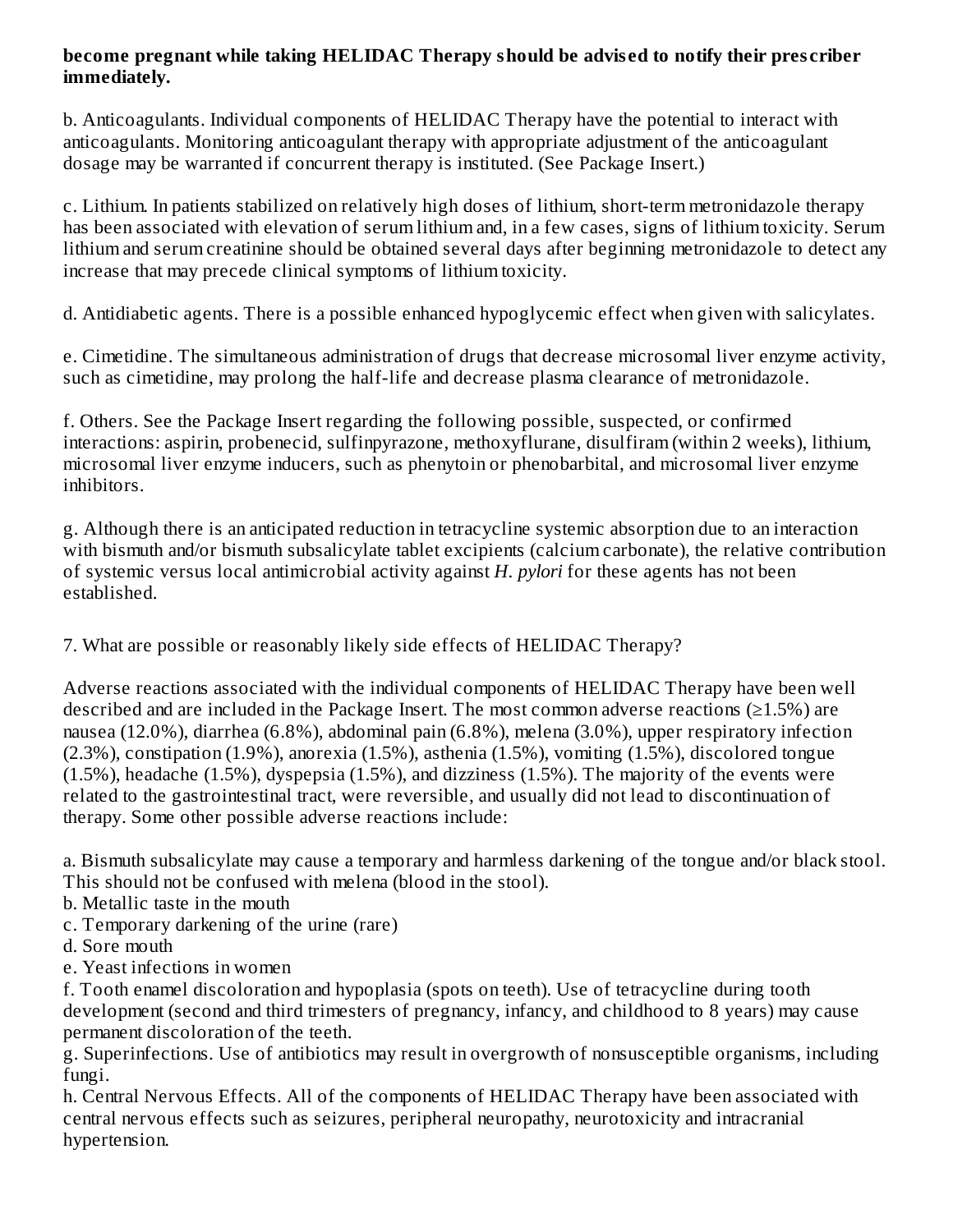As with most medications, rare but serious side effects have been reported with the use of the components contained in HELIDAC Therapy. (See Package Insert.) Patients should be instructed to report any unusual symptoms to their pharmacist or prescriber. Patients may also report side effects to FDA at 1-800-FDA-1088 or Casper Pharma LLC. at 1-844-5-CASPER (1-844-522-7737).

8. General Information about the safe and effective use of HELIDAC Therapy Medicines are sometimes prescribed for purposes other than those listed. If your patients have any questions or concerns about HELIDAC Therapy, ask them to consult their doctor. Tell your patients not to use HELIDAC Therapy for a condition for which it was not prescribed. Tell them not to share their medicine with other people.

Bismuth Subsalicylate Chewable Tablets, 262.4 mg are manufactured by: WES Pharma Inc Westminster, MD 21157 USA

Metronidazole Tablets USP, 250 mg are manufactured by: Watson Pharma Private Limited Verna, Salcette Goa 403 722 INDIA

Tetracycline Hydrochloride Capsules USP, 500 mg are manufactured by: Watson Pharma Private Limited Verna, Salcette Goa 403 722 INDIA

for **Casper Pharma LLC.** East Brunswick, NJ 08816

Issued: 08/2019

MGB02114-00

**Blister Card Pack Display**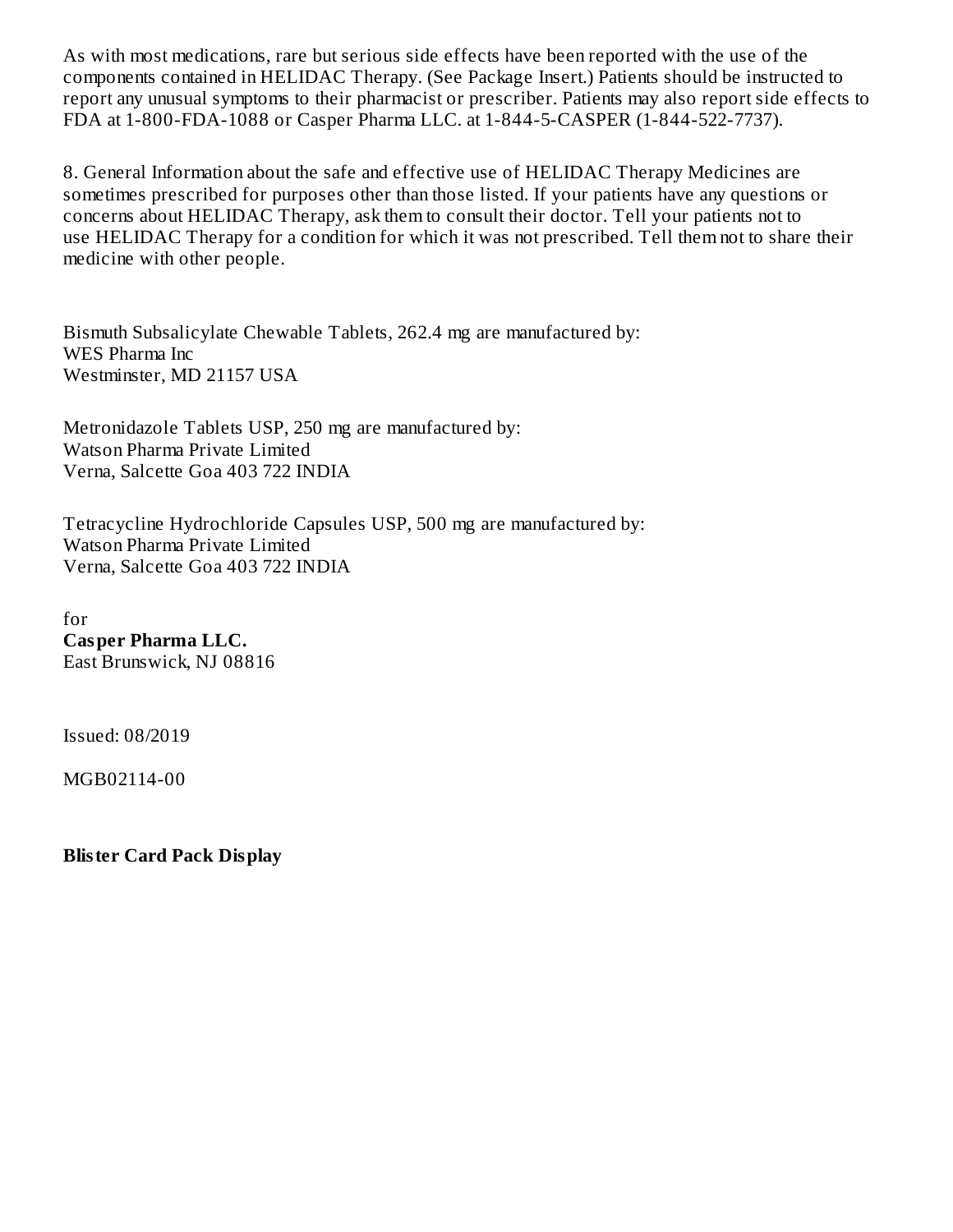

**Carton Display**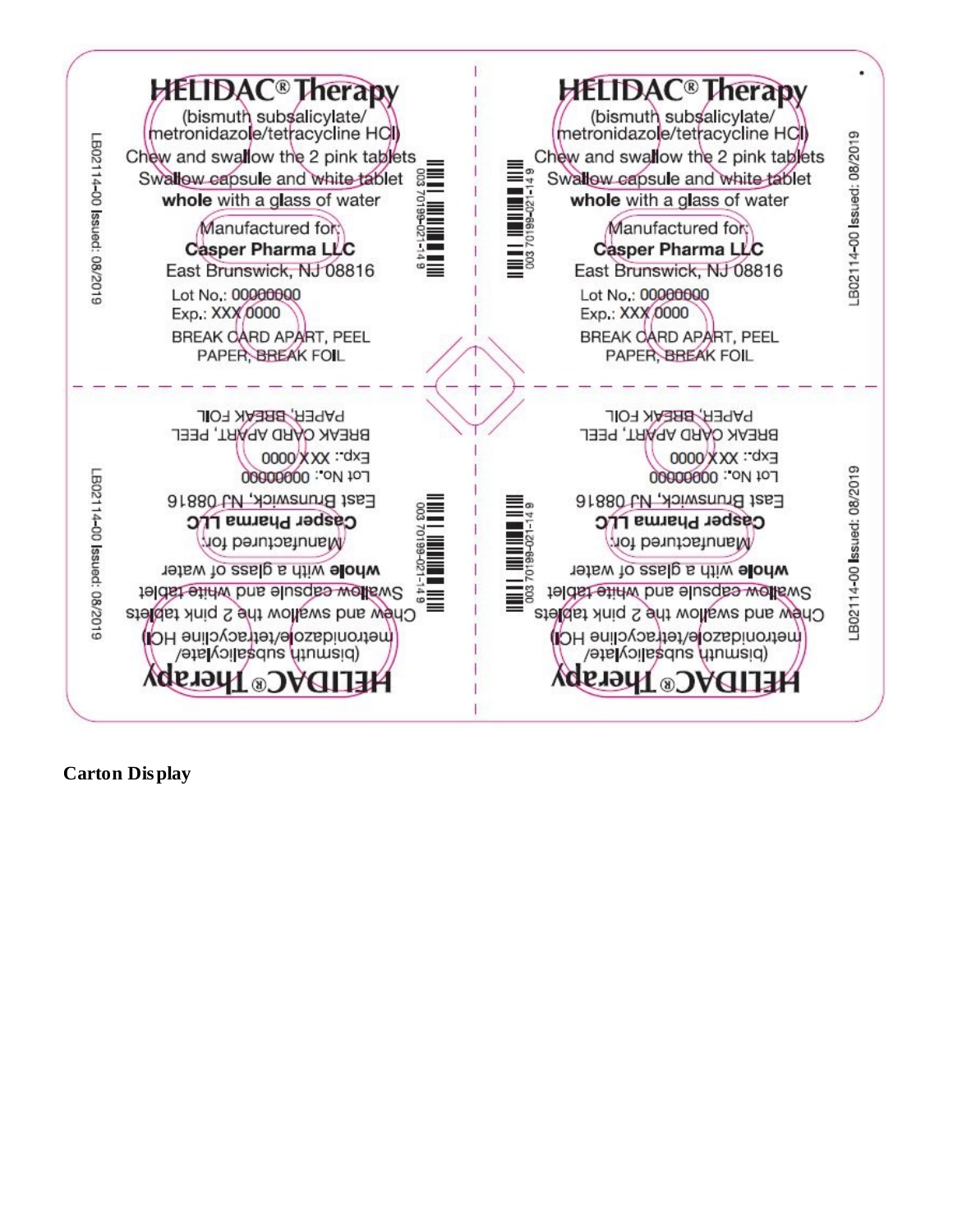

| <b>HELIDAC THERAPY</b>     |                                                                                                      |                |                               |                           |  |  |  |  |  |  |
|----------------------------|------------------------------------------------------------------------------------------------------|----------------|-------------------------------|---------------------------|--|--|--|--|--|--|
|                            | bismuth subsalicylate chewable tablets/metronidazole tablets/tetracycline hydrochloride capsules kit |                |                               |                           |  |  |  |  |  |  |
|                            |                                                                                                      |                |                               |                           |  |  |  |  |  |  |
| <b>Product Information</b> |                                                                                                      |                |                               |                           |  |  |  |  |  |  |
| Product Type               | HUMAN PRESCRIPTION DRUG                                                                              |                | Item Code (Source)            | NDC:70199-021             |  |  |  |  |  |  |
|                            |                                                                                                      |                |                               |                           |  |  |  |  |  |  |
| <b>Packaging</b>           |                                                                                                      |                |                               |                           |  |  |  |  |  |  |
| <b>Item Code</b><br>$\#$   | <b>Package Description</b>                                                                           |                | <b>Marketing Start Date</b>   | <b>Marketing End Date</b> |  |  |  |  |  |  |
| 1 NDC:70199-021-14         | 14 in 1 CARTON                                                                                       |                | 06/11/2020                    |                           |  |  |  |  |  |  |
| $\mathbf{1}$               | 4 in 1 BLISTER PACK                                                                                  |                |                               |                           |  |  |  |  |  |  |
| $\mathbf{1}$               | 1 in 1 PACKAGE; Type 0: Not a Combination Product                                                    |                |                               |                           |  |  |  |  |  |  |
|                            |                                                                                                      |                |                               |                           |  |  |  |  |  |  |
| <b>Quantity of Parts</b>   |                                                                                                      |                |                               |                           |  |  |  |  |  |  |
| Part#                      | <b>Package Quantity</b>                                                                              |                | <b>Total Product Quantity</b> |                           |  |  |  |  |  |  |
| Part 1                     |                                                                                                      | $\overline{2}$ |                               |                           |  |  |  |  |  |  |
| Part <sub>2</sub>          |                                                                                                      | $\mathbf{1}$   |                               |                           |  |  |  |  |  |  |
| Part 3                     |                                                                                                      | $\mathbf{1}$   |                               |                           |  |  |  |  |  |  |
|                            |                                                                                                      |                |                               |                           |  |  |  |  |  |  |
| Part 1 of 3                |                                                                                                      |                |                               |                           |  |  |  |  |  |  |
|                            | <b>BISMUTH SUBSALICYLATE</b>                                                                         |                |                               |                           |  |  |  |  |  |  |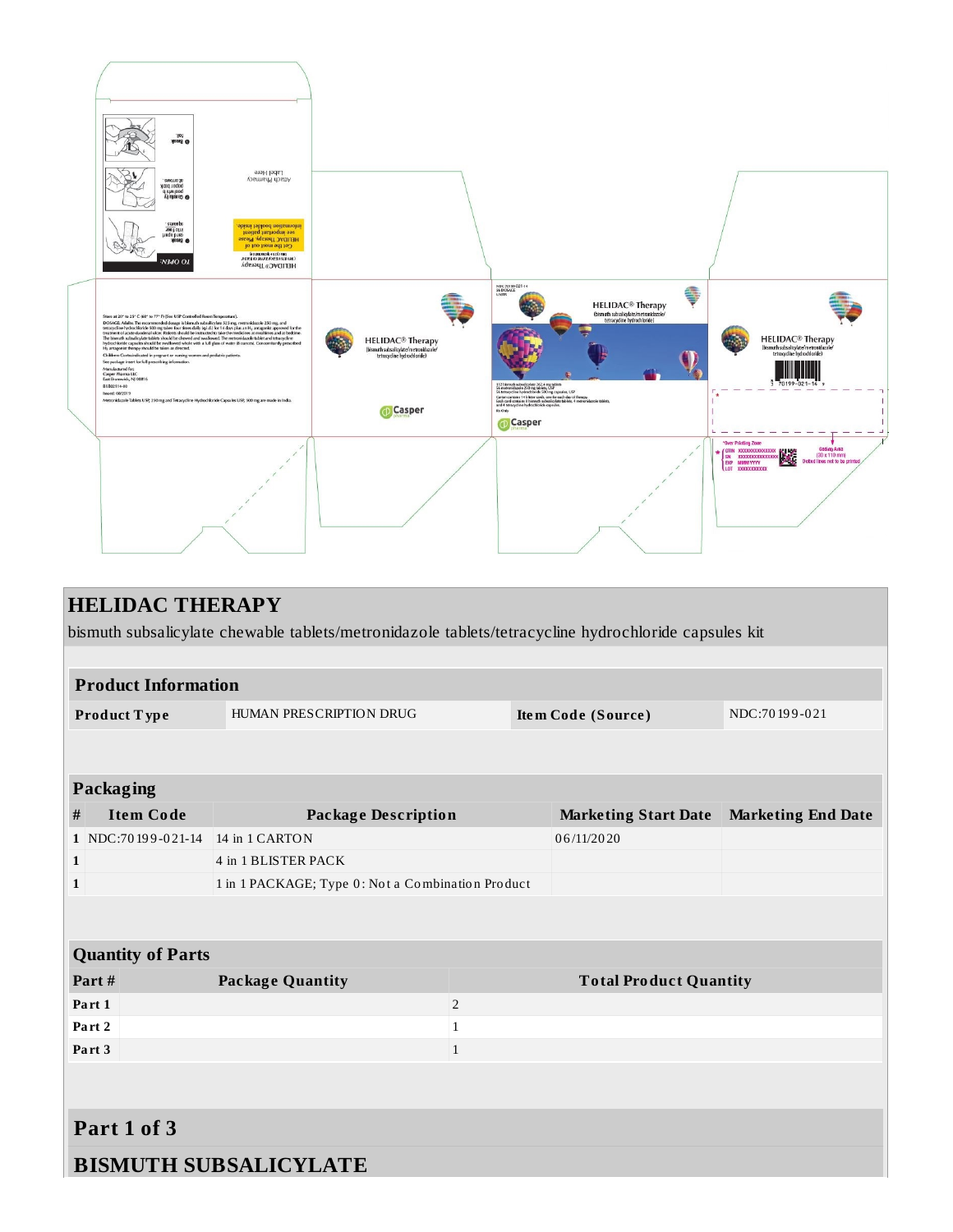| bismuth subsalicylate tablet, chewable          |              |                                                                             |                     |            |                                |                           |          |
|-------------------------------------------------|--------------|-----------------------------------------------------------------------------|---------------------|------------|--------------------------------|---------------------------|----------|
|                                                 |              |                                                                             |                     |            |                                |                           |          |
| <b>Product Information</b>                      |              |                                                                             |                     |            |                                |                           |          |
| Item Code (Source)                              |              | NDC:70199-061                                                               |                     |            |                                |                           |          |
| <b>Route of Administration</b>                  |              | ORAL                                                                        |                     |            |                                |                           |          |
|                                                 |              |                                                                             |                     |            |                                |                           |          |
| <b>Active Ingredient/Active Moiety</b>          |              |                                                                             |                     |            |                                |                           |          |
|                                                 |              | <b>Ingredient Name</b>                                                      |                     |            | <b>Basis of Strength</b>       |                           | Strength |
|                                                 |              | BISMUTH SUBSALICYLATE (UNII: 62TEY51RR1) (SALICYLIC ACID - UNII:O414PZ4LPZ) |                     |            | BISMUTH SUBSALICYLATE 262.4 mg |                           |          |
|                                                 |              |                                                                             |                     |            |                                |                           |          |
| <b>Inactive Ingredients</b>                     |              |                                                                             |                     |            |                                |                           |          |
|                                                 |              | <b>Ingredient Name</b>                                                      |                     |            |                                |                           | Strength |
| CALCIUM CARBONATE (UNII: H0G9379FGK)            |              |                                                                             |                     |            |                                |                           |          |
| D&C RED NO. 27 ALUMINUM LAKE (UNII: ZK64F7XSTX) |              |                                                                             |                     |            |                                |                           |          |
| MAGNESIUM STEARATE (UNII: 70097M6I30)           |              |                                                                             |                     |            |                                |                           |          |
| MANNITOL (UNII: 30WL53L36A)                     |              |                                                                             |                     |            |                                |                           |          |
| PO VIDO NE (UNII: FZ989GH94E)                   |              |                                                                             |                     |            |                                |                           |          |
| SACCHARIN SODIUM (UNII: SB8ZUX40TY)             |              |                                                                             |                     |            |                                |                           |          |
| TALC (UNII: 7SEV7J4R1U)                         |              |                                                                             |                     |            |                                |                           |          |
|                                                 |              |                                                                             |                     |            |                                |                           |          |
| <b>Product Characteristics</b>                  |              |                                                                             |                     |            |                                |                           |          |
| Color                                           | <b>PINK</b>  |                                                                             | <b>Score</b>        |            |                                | no score                  |          |
| <b>Shape</b>                                    | <b>ROUND</b> |                                                                             | <b>Size</b>         |            |                                | $16 \,\mathrm{mm}$        |          |
| Flavor                                          | WINTERGREEN  |                                                                             | <b>Imprint Code</b> |            |                                | W <sub>10</sub>           |          |
| <b>Contains</b>                                 |              |                                                                             |                     |            |                                |                           |          |
|                                                 |              |                                                                             |                     |            |                                |                           |          |
| <b>Marketing Information</b>                    |              |                                                                             |                     |            |                                |                           |          |
| <b>Marketing Category</b>                       |              | <b>Application Number or Monograph Citation</b>                             |                     |            | <b>Marketing Start Date</b>    | <b>Marketing End Date</b> |          |
| <b>ANDA</b>                                     | ANDA202584   |                                                                             |                     | 06/11/2020 |                                |                           |          |
|                                                 |              |                                                                             |                     |            |                                |                           |          |
|                                                 |              |                                                                             |                     |            |                                |                           |          |
| Part 2 of 3                                     |              |                                                                             |                     |            |                                |                           |          |
| <b>METRONIDAZOLE</b>                            |              |                                                                             |                     |            |                                |                           |          |
| metronidazole tablet                            |              |                                                                             |                     |            |                                |                           |          |
|                                                 |              |                                                                             |                     |            |                                |                           |          |
| <b>Product Information</b>                      |              |                                                                             |                     |            |                                |                           |          |
| <b>Item Code (Source)</b>                       |              | NDC:70199-062                                                               |                     |            |                                |                           |          |
| <b>Route of Administration</b>                  |              | ORAL                                                                        |                     |            |                                |                           |          |
|                                                 |              |                                                                             |                     |            |                                |                           |          |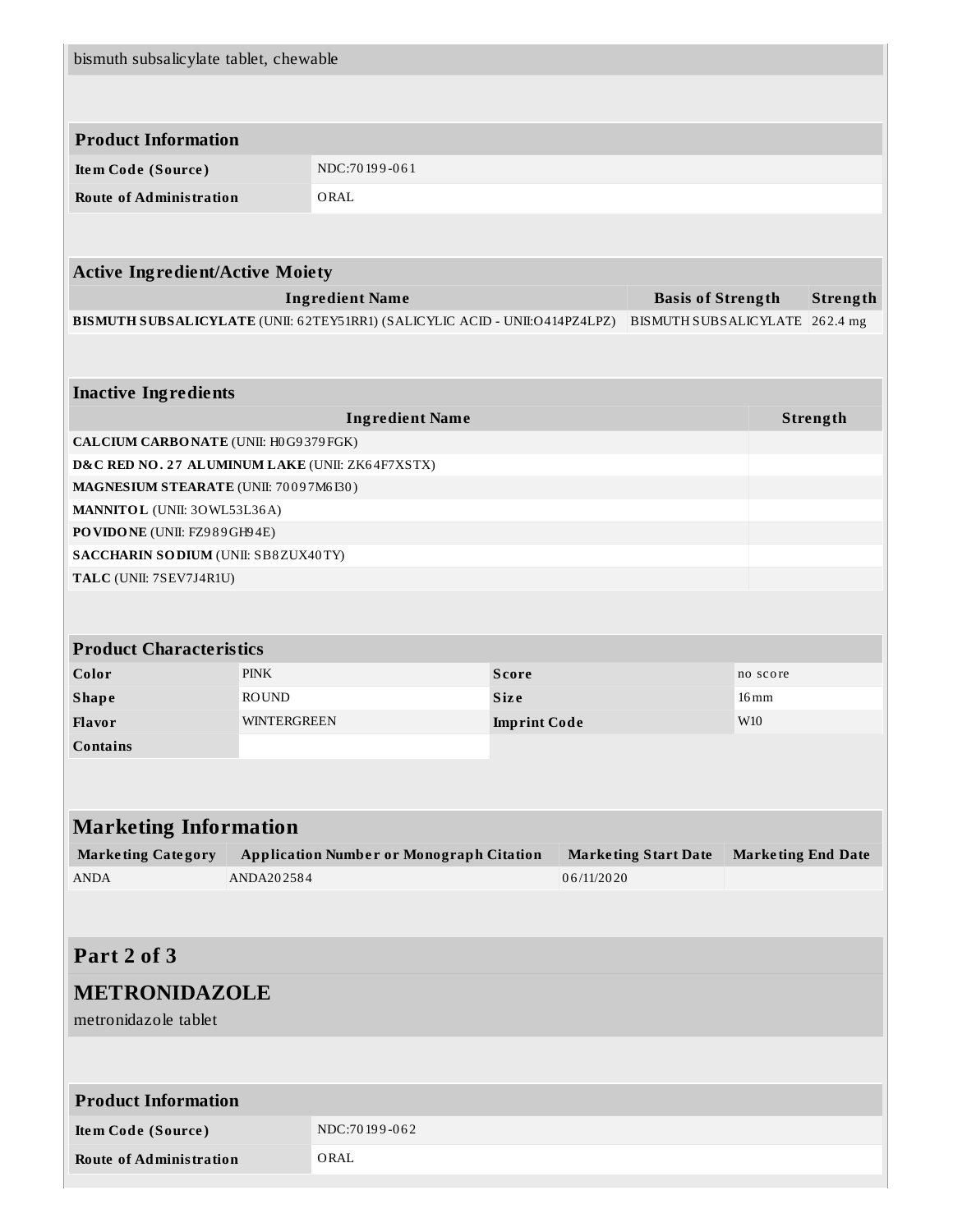| <b>Active Ingredient/Active Moiety</b>                               |              |                        |                                                 |            |                             |                          |                           |
|----------------------------------------------------------------------|--------------|------------------------|-------------------------------------------------|------------|-----------------------------|--------------------------|---------------------------|
|                                                                      |              | <b>Ingredient Name</b> |                                                 |            |                             | <b>Basis of Strength</b> | Strength                  |
| METRONIDAZOLE (UNII: 140 QMO216E) (METRONIDAZOLE - UNII:140 QMO216E) |              |                        |                                                 |            |                             | <b>METRONIDAZOLE</b>     | $250$ mg                  |
|                                                                      |              |                        |                                                 |            |                             |                          |                           |
| <b>Inactive Ingredients</b>                                          |              |                        |                                                 |            |                             |                          |                           |
|                                                                      |              |                        | <b>Ingredient Name</b>                          |            |                             |                          | Strength                  |
| <b>SILICON DIO XIDE (UNII: ETJ7Z6 XBU4)</b>                          |              |                        |                                                 |            |                             |                          |                           |
| HYDRO XYPROPYL CELLULOSE (1600000 WAMW) (UNII: RFW2ET671P)           |              |                        |                                                 |            |                             |                          |                           |
| ANHYDROUS LACTOSE (UNII: 3SY5LH9PMK)                                 |              |                        |                                                 |            |                             |                          |                           |
| CELLULOSE, MICRO CRYSTALLINE (UNII: OP1R32D61U)                      |              |                        |                                                 |            |                             |                          |                           |
| SODIUM STARCH GLYCOLATE TYPE A POTATO (UNII: 5856J3G2A2)             |              |                        |                                                 |            |                             |                          |                           |
| <b>STEARIC ACID (UNII: 4ELV7Z65AP)</b>                               |              |                        |                                                 |            |                             |                          |                           |
|                                                                      |              |                        |                                                 |            |                             |                          |                           |
| <b>Product Characteristics</b>                                       |              |                        |                                                 |            |                             |                          |                           |
| Color                                                                | <b>WHITE</b> |                        | <b>Score</b>                                    |            |                             | no score                 |                           |
| <b>Shape</b>                                                         | <b>ROUND</b> |                        | <b>Size</b>                                     |            |                             | 9mm                      |                           |
| Flavor                                                               |              |                        | <b>Imprint Code</b>                             |            |                             | 3969;WPI                 |                           |
| <b>Contains</b>                                                      |              |                        |                                                 |            |                             |                          |                           |
|                                                                      |              |                        |                                                 |            |                             |                          |                           |
| <b>Marketing Information</b>                                         |              |                        |                                                 |            |                             |                          |                           |
| <b>Marketing Category</b>                                            |              |                        | <b>Application Number or Monograph Citation</b> |            | <b>Marketing Start Date</b> |                          | <b>Marketing End Date</b> |
| <b>ANDA</b>                                                          | ANDA202584   |                        |                                                 | 06/11/2020 |                             |                          |                           |
|                                                                      |              |                        |                                                 |            |                             |                          |                           |
| Part 3 of 3                                                          |              |                        |                                                 |            |                             |                          |                           |
| <b>TETRACYCLINE HYDROCHLORIDE</b>                                    |              |                        |                                                 |            |                             |                          |                           |
| tetracycline hydrochloride capsule                                   |              |                        |                                                 |            |                             |                          |                           |
|                                                                      |              |                        |                                                 |            |                             |                          |                           |
|                                                                      |              |                        |                                                 |            |                             |                          |                           |
| <b>Product Information</b>                                           |              |                        |                                                 |            |                             |                          |                           |
| Item Code (Source)                                                   |              | NDC:70199-063          |                                                 |            |                             |                          |                           |
| <b>Route of Administration</b>                                       |              | ORAL                   |                                                 |            |                             |                          |                           |
|                                                                      |              |                        |                                                 |            |                             |                          |                           |
| <b>Active Ingredient/Active Moiety</b>                               |              |                        |                                                 |            |                             |                          |                           |
|                                                                      |              | <b>Ingredient Name</b> |                                                 |            |                             | <b>Basis of Strength</b> | Strength                  |
| TETRACYCLINE HYDRO CHLORIDE (UNII: P6R62377KV) (TETRACYCLINE -       |              |                        |                                                 |            | <b>TETRACYCLINE</b>         |                          | 500 mg                    |
| UNII:F8 VB5M8 10T)                                                   |              |                        |                                                 |            | <b>HYDROCHLORIDE</b>        |                          |                           |
|                                                                      |              |                        |                                                 |            |                             |                          |                           |
| <b>Inactive Ingredients</b>                                          |              |                        |                                                 |            |                             |                          |                           |